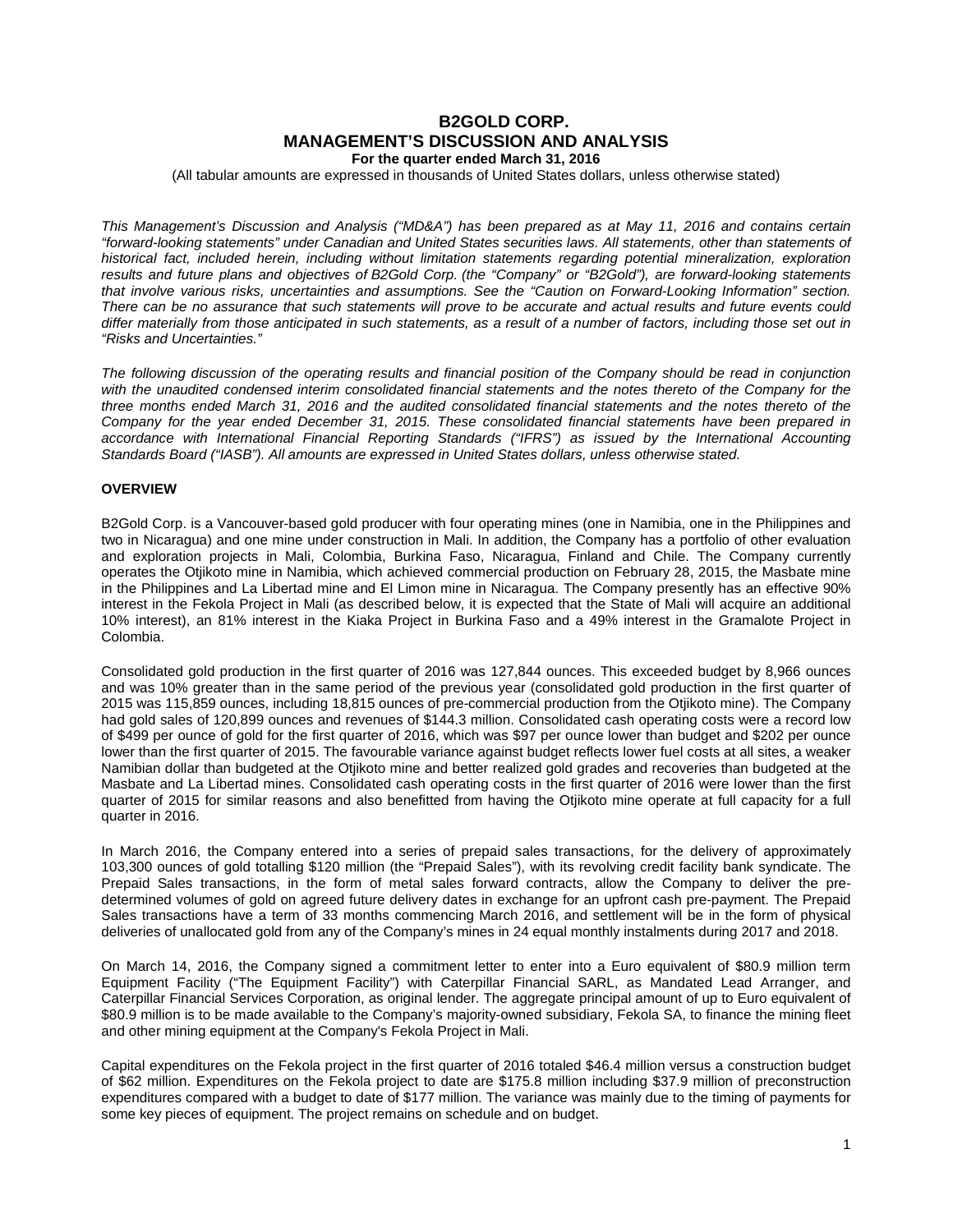As at March 31, 2016, the Company remained in a strong financial position with working capital of \$124.5 million including unrestricted cash and cash equivalents of \$109.1 million. In addition, the Company has \$175 million of undrawn capacity on its new revolving credit facility. The Company believes the closing of the above agreements, coupled with strong operating cash flows from its existing mine operations, will provide adequate resources both to maintain operations and fund the construction of the Fekola Project through completion (forecast to be late 2017) based on current assumptions, including current gold prices.

Subsequent to March 31, 2016, the extension of Masbate's income tax holiday was approved for an additional year to June 2017.

On April 26, 2016, the Otjikoto mine experienced a slope failure on the pit access ramp. The failure, which did not result in any injuries or damage to equipment, occurred on a fault plane that had been activated by the recent rainy season. The stability of the slope above and below the access ramp had been monitored for several months. Safety and production mitigation measures were planned and implemented prior to the failure. As a result of implementing these measures, second quarter and full year 2016 production at the Otjikoto mine are not expected to be impacted.

The Company is projecting another record year for gold production in 2016. Consolidated gold production in 2016 is expected to be in the range of 510,000 to 550,000 ounces. Consolidated cash operating costs in 2016 are expected to be in the range of \$560 to \$595 per ounce, compared to \$616 per ounce in 2015. Gold production in 2016 is anticipated to be slightly weighted towards the second-half of the year.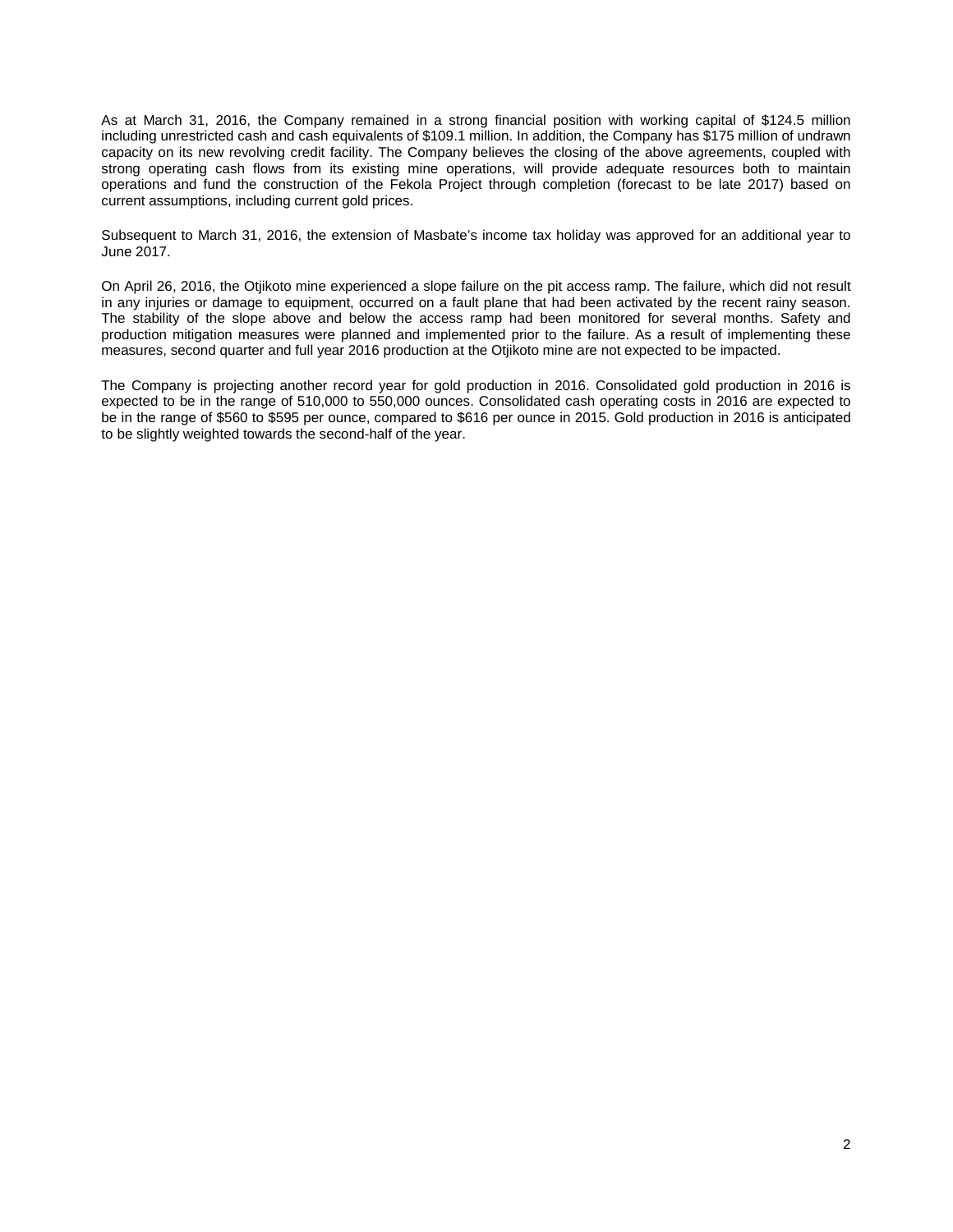## **REVIEW OF FINANCIAL RESULTS**

#### *Selected Quarterly Financial and Operating Results*

|                                                                                       | Three months ended<br>March 31<br>(unaudited) |         |
|---------------------------------------------------------------------------------------|-----------------------------------------------|---------|
|                                                                                       | 2016                                          | 2015    |
| Gold revenue <sup>(2)</sup> (\$ in thousands)                                         | 144,252                                       | 138,892 |
| Gold sold, excluding Otjikoto pre-commercial production<br>results (ounces)           | 120,899                                       | 114,799 |
| Average realized gold price <sup>(2)</sup> (\$/ounce)                                 | 1,193                                         | 1,210   |
| Gold sold, total including Otjikoto pre-commercial production<br>results (ounces)     | 120,899                                       | 133,265 |
| Gold produced, excluding Otjikoto pre-commercial production<br>results (ounces)       | 127,844                                       | 97,044  |
| Gold produced, total including Otjikoto pre-commercial<br>production results (ounces) | 127,844                                       | 115,859 |
| Cash operating $costs^{(1)(2)}$ (\$/ounce gold)                                       | 499                                           | 701     |
| Total cash costs $(1)(2)$ (\$/ounce gold)                                             | 545                                           | 753     |
| All-in sustaining $costs^{(1)(2)}$ (\$/ounce gold)                                    | 874                                           | 1,091   |
| Adjusted net income $(1)(2)(3)$ (\$ in thousands)                                     | 18,872                                        | 10,908  |
| Adjusted earnings per share $(1)(2)(3)$ – basic (\$)                                  | 0.02                                          | 0.01    |
| Net income (\$ in thousands)                                                          | 6,651                                         | 6,341   |
| Earnings per share – basic <sup>(3)</sup> (\$/share)                                  | 0.01                                          | 0.01    |
| Earnings per share – diluted <sup>(3)</sup> (\$/share)                                | 0.01                                          | 0.00    |
| Cash flows from operating activities <sup>(4)</sup> (\$ in thousands)                 | 171,553                                       | 58,663  |

*(1) A cautionary note regarding non-IFRS measures is included in the section titled "Non-IFRS Measures."* 

*(2) Includes the results from the Otjikoto mine from March 1, 2015.*

*(3) Attributable to the shareholders of the Company.*

*(4) Cash flows from operating activities for the period ended March 31, 2016 include \$120 million in proceeds from the Prepaid Sales transactions.*

### *First quarter 2016 and 2015*

#### *Revenue*

Gold revenue for the first quarter of 2016 was \$144.3 million on sales of 120,899 ounces at an average price of \$1,193 per ounce compared to \$138.9 million (or \$162 million including \$23.1 million of pre-commercial production sales from Otjikoto) on sales of 114,799 ounces (or 133,265 ounces including 18,466 ounces of pre-commercial production sales from Otjikoto) at an average price of \$1,210 per ounce in the first quarter of 2015. The 4% increase in gold revenue was mainly attributable to a 5% increase in gold sales volume, partially offset by an approximately 1% decline in the average realized gold price.

In the first quarter of 2016, the Otjikoto mine accounted for \$45.2 million (Q1 2015 - \$16.2 million, excluding \$23.1 million of pre-commercial production sales) of gold revenue from the sale of 38,199 ounces (Q1 2015 – 13,683 ounces excluding 18,466 ounces of pre-commercial production sales). The Masbate mine accounted for \$53.1 million (Q1 2015 - \$68.4 million) of gold revenue from the sale of 44,300 ounces (Q1 2015 – 56,500 ounces), the Libertad mine accounted for \$33.2 million (Q1 2015 - \$37.5 million) of gold revenue from the sale of 27,700 ounces (Q1 2015 – 30,816 ounces)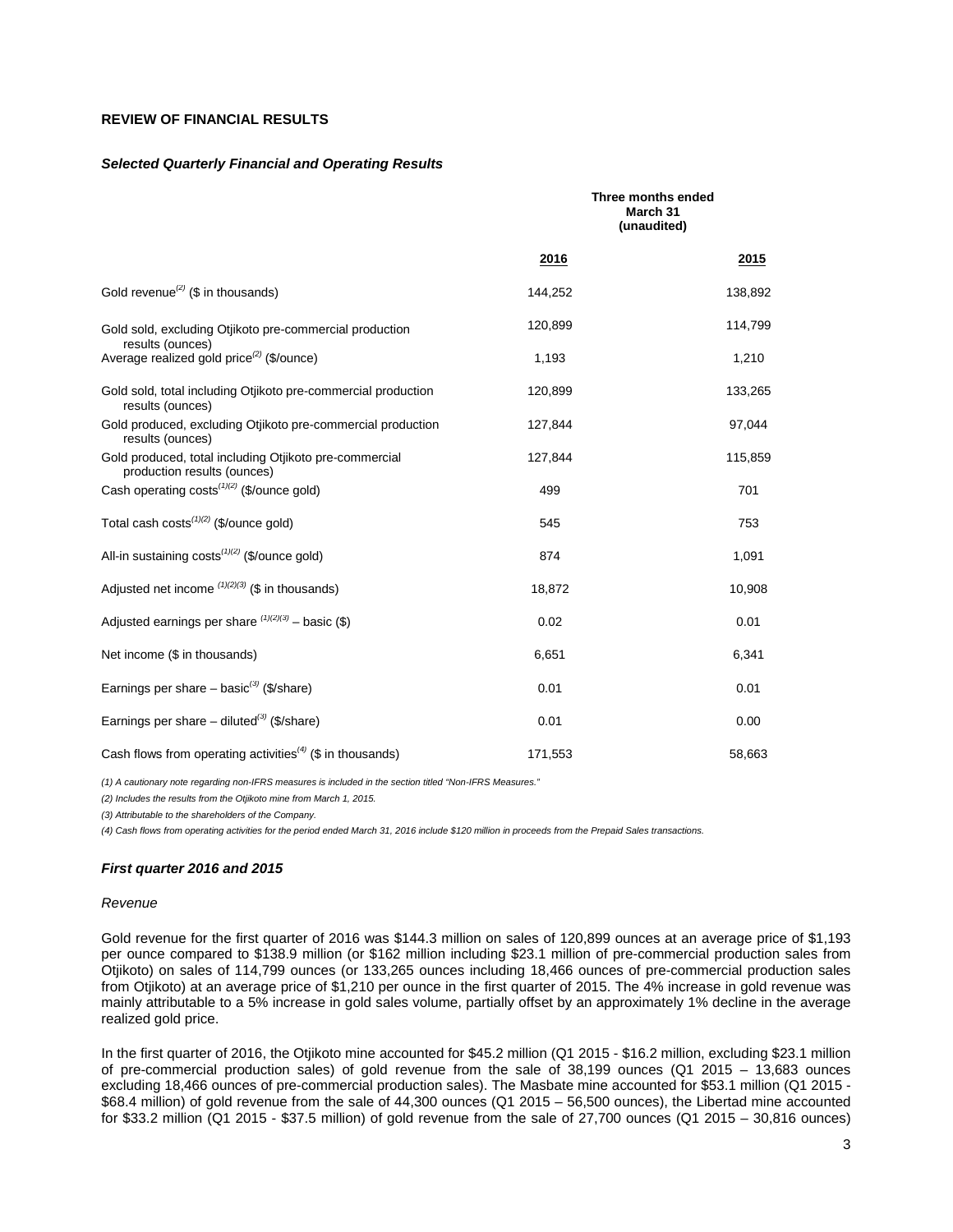while \$12.8 million (Q1 2015 - \$16.7 million) was contributed by the Limon mine from the sale of 10,700 ounces (Q1 2015 – 13,800 ounces).

### *Production and operating costs*

Consolidated gold production in the first quarter of 2016 was 127,844 ounces, exceeding budget by 8,966 ounces and 10% greater than in the same period last year (consolidated gold production in the first quarter of 2015 was 115,859 ounces, including 18,815 ounces of pre-commercial production from the Otjikoto mine). The increase in gold production was primarily attributable to strong quarterly production from the Company's Masbate mine in the Philippines and La Libertad mine in Nicaragua. The Otjikoto mine in Namibia was in line with budget while El Limon mine in Nicaragua was slightly behind budget, mainly due to lower grade material processed in the first quarter of 2016.

In the first quarter of 2016, consolidated cash operating costs were a record low of \$499 per ounce, \$97 per ounce or 16% less than budget. The favourable variance reflects lower fuel costs at all sites, a weaker Namibian dollar than budgeted at the Otjikoto mine and better realized gold grades and recoveries than budgeted at the Masbate and La Libertad mines. Consolidated cash operating costs in the first quarter of 2016 were lower than the first quarter of 2015 for similar reasons and also benefitted from having the Otjikoto mine operate at full capacity for a full quarter in 2016. Refer to "Review of mining operations and development projects" for mine specific details.

All-in sustaining costs for the three months ended March 31, 2016 were \$874 per ounce compared to budget of \$1,105 per ounce and \$1,091 per ounce for the prior year quarter (refer to Non-IFRS Measures), with reductions driven by the same factors impacting the reduction in cash operating costs per ounce as well as lower than budgeted capital expenditures at several mine sites during the quarter due to the timing of equipment and land purchases.

### *Depreciation and depletion*

Depreciation and depletion expense included in total cost of sales, was \$34.3 million in the first quarter of 2016 compared to \$32.8 million in the same period in 2015. The increase in depreciation expense was mainly due to a 5% increase in the gold ounces sold. The depreciation charge remained relatively consistent at \$284 per ounce of gold sold in the current quarter compared \$286 per ounce of gold sold in the comparative quarter.

### *Other*

General and administrative costs ("G&A") costs relate mainly to the Company's head office in Vancouver, the Managua and Santo Domingo offices in Nicaragua, the Makati office in the Philippines, the Windhoek office in Namibia and the Company's other offshore subsidiaries. G&A decreased in the first quarter of 2016 versus the comparable period in the prior year by approximately \$2.2 million. The decrease was primarily due to a reduction of \$1.4 million in cash bonuses and a \$0.4 million reduction in Australian office costs following the closure of the former Papillon corporate offices in March 2015.

The Company's results for the first quarter of 2016 included a non-cash mark-to-market loss of \$6.0 million on the convertible senior subordinated notes compared to a non-cash mark-to-market gain of \$1.7 million in the first quarter of 2015. The convertible notes are measured at fair value on each financial reporting period-end date with changes flowing through the statement of operations. The Company's 2015 first quarter results also included a gain of \$2.2 million resulting from the sale of the Bellavista property in January 2015 for consideration of \$1 million in cash and a 2% net smelter returns royalty on the sale of minerals produced from the Bellavista project.

The Company reported \$3.0 million (net of capitalized interest) in interest and financing expense during the first quarter of 2016 as compared with \$1.7 million in the first quarter of 2015. The increase in interest expense was due to increased debt levels in the period, relating mainly to the new revolving corporate credit facility and equipment loans. Interest expense (net of capitalized interest) relating to the convertible senior subordinated notes was recorded as part of the overall change in fair value of the notes in the statement of operations. During the three months ended March 31, 2016, the Company capitalized interest costs on its borrowings attributable to funds spent on the Fekola project in the amount of \$1.8 million (Q1 2015 - \$3.2 million was capitalized to Otjikoto prior to commercial production).

For the three months ended March 31, 2016, the Company recorded \$9.5 million (2015 - \$0.1 million) of unrealized losses on derivative instruments. The net unrealized loss of \$9.5 million was comprised of an unrealized loss of \$11.3 million on gold derivative instruments and an unrealized gain of \$1.8 million on the Company's forward fuel price contracts. The gold derivative instruments were a requirement of the Company's previous revolving credit facility agreement, entered into in April 2013. Following the completion of the new revolving credit facility in 2015, these contracts are now marked-to-market each reporting period through the statement of operations.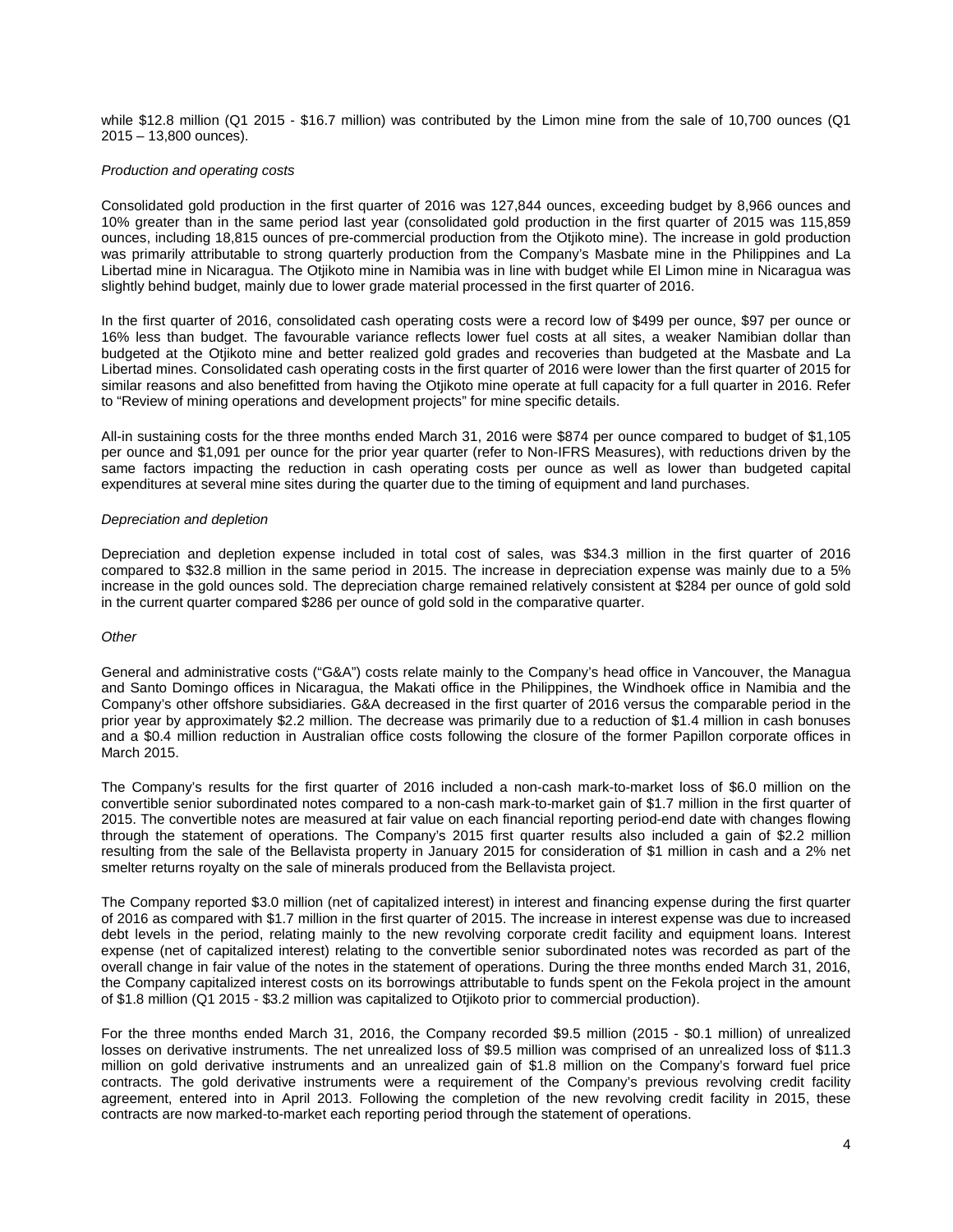The Company recorded a net current income tax expense of \$4.3 million in the first quarter of 2016 compared to a recovery of \$2.3 million in the first quarter of 2015. The net recovery in the prior year quarter was a result of a number of factors including lower gold revenues at La Libertad in the first quarter of 2015 and a reversal of tax provisions for previously accrued tax assessments which were settled in the first quarter of 2015.

For the first quarter of 2016, the Company generated net income of \$6.7 million (\$0.01 per share) compared to \$6.3 million (\$0.01 per share) in the first quarter of 2015. Adjusted net income (refer to "*Non-IFRS Measures"*) was \$18.9 million (\$0.02 per share) compared to \$10.9 million (\$0.01 per share) in the first quarter of 2015. Adjusted net income in the first quarter of 2016 primarily excluded share-based payments of \$5.4 million, non-cash mark-to-market losses of \$6.0 million relating to the overall change in fair value of the Company's convertible senior subordinated notes, unrealized losses on derivative instruments of \$9.5 million and a deferred income tax recovery of \$8.6 million.

Cash flow from operating activities was \$171.6 million (\$0.19 per share) in the first quarter of 2016 compared to \$58.7 million (\$0.06 per share) in the first quarter of 2015, an increase of \$112.9 million. This increase was mainly due to \$120 million of proceeds received from the Prepaid Sales transactions and a \$16.2 million reduction in production costs partially offset by a \$21.1 million negative change in non-cash working capital during the quarter. The main change in working capital related to a \$16.9 million increase in inventory due to higher bullion inventory balances at Masbate and La Libertad mines and higher supplies inventory balances at the Otjikoto and El Limon mines at March 31, 2016.

As at March 31, 2016, the Company remained in a strong financial position with working capital of \$124.5 million including unrestricted cash and cash equivalents of \$109.1 million. In addition, the Company has \$175 million of undrawn capacity on its new revolving credit facility. Also, on March 14, 2016, the Company signed a commitment letter to enter into a Euro equivalent of \$80.9 million term Equipment Facility with Caterpillar Financial SARL, as Mandated Lead Arranger, and Caterpillar Financial Services Corporation, as original lender. The aggregate principal amount of up to Euro equivalent of \$80.9 million is to be made available to the Company's majority-owned subsidiary, Fekola SA to finance the mining fleet and other mining equipment at the Company's Fekola Project in Mali.

The Company believes that its current funding arrangements coupled with strong operating cash flows from the its existing mine operations will provide adequate resources both to maintain operations and fund the construction of the Fekola Project through completion (forecast to be late 2017) based on current assumptions, including current gold prices.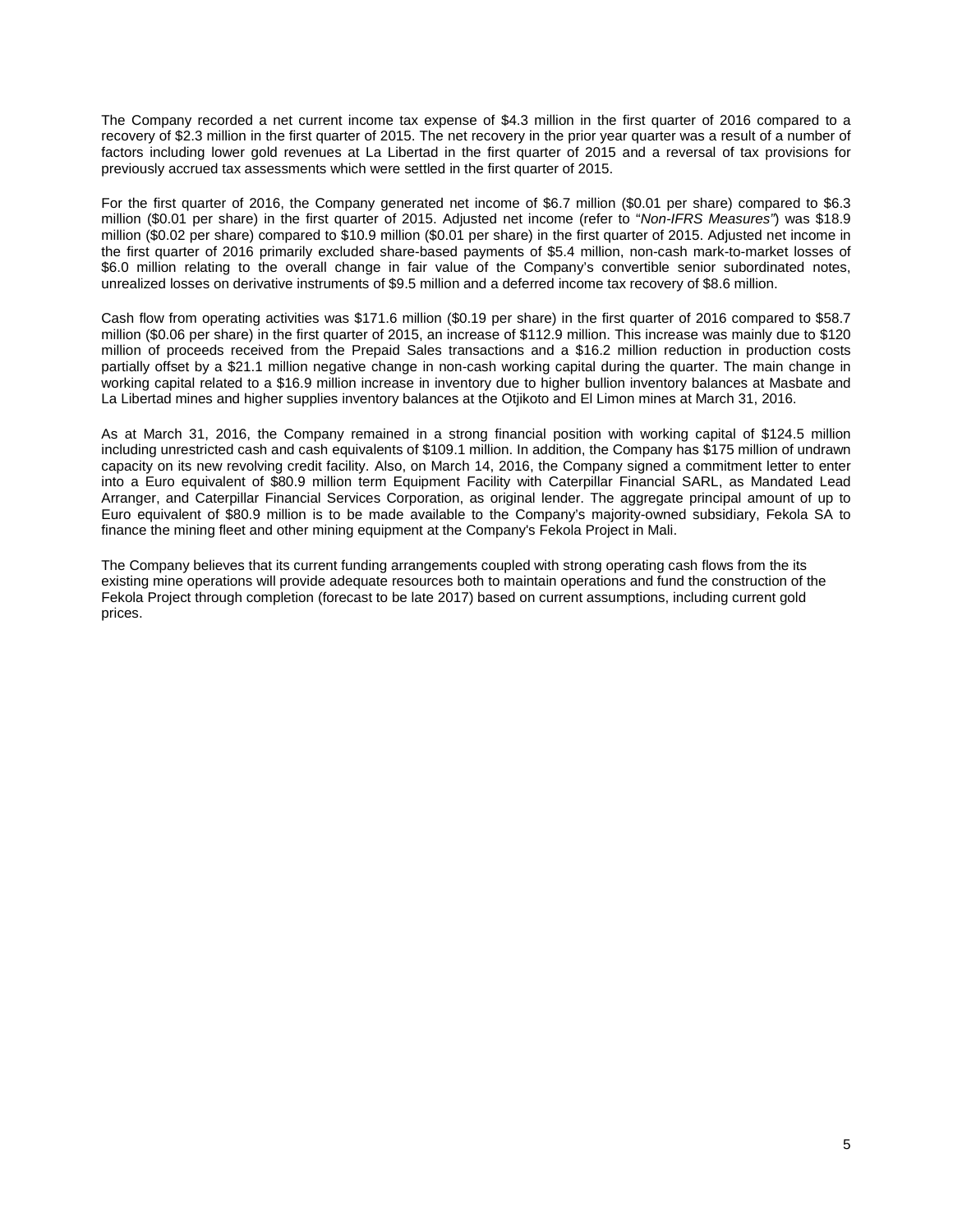## **REVIEW OF MINING OPERATIONS AND DEVELOPMENT PROJECTS**  *Otjikoto Mine - Namibia*

|                                                        | <b>Three months ended</b><br>March 31, 2016 | <b>One month ended March</b><br>31, 2015 (Post-<br><b>Commercial Production)</b> | <b>Three months ended</b><br>March 31, 2015 |
|--------------------------------------------------------|---------------------------------------------|----------------------------------------------------------------------------------|---------------------------------------------|
| Gold revenue (\$ in thousands)                         | 45,179                                      | 16,187                                                                           | 39,281                                      |
| Gold sold (ounces)                                     | 38,199                                      | 13,683                                                                           | 32,149                                      |
| Average realized gold price (\$/ ounce)                | 1,183                                       | 1,183                                                                            | 1,222                                       |
| Tonnes of ore milled                                   | 822,602                                     | 237,712                                                                          | 656,538                                     |
| Grade (grams/tonne)                                    | 1.37                                        | 1.65                                                                             | 1.53                                        |
| Recovery (%)                                           | 98.5                                        | 98.6                                                                             | 97.2                                        |
| Gold production (ounces)                               | 35,703                                      | 12,319                                                                           | 31,134                                      |
| Cash operating costs $(1)$ (\$/ ounce)                 | 381                                         | 477                                                                              | N/A                                         |
| Total cash $costs^{(1)}$ (\$/ ounce)                   | 419                                         | 515                                                                              | N/A                                         |
| All-in sustaining costs <sup>(1)</sup> (\$/ounce gold) | 835                                         | 629                                                                              | N/A                                         |
| Capital expenditures <sup>(2)</sup> (\$ in thousands)  | 18,708                                      | N/A                                                                              | 13,526                                      |
| Exploration <sup>(2)</sup> (\$ in thousands)           | 589                                         | N/A                                                                              | 802                                         |

*(1) A cautionary note regarding non-IFRS measures is included in the section titled "Non-IFRS Measures."*

*(2) Capital expenditures and exploration are presented on a quarterly basis only.*

Gold production at the Otjikoto mine for the first quarter of 2016 was 35,703 ounces against a budget of 35,653 ounces, exceeding budget by 50 ounces and 4,569 ounces higher than the same period of the previous year. For the same period in 2015, the Otjikoto mine's total gold production was 31,134 ounces (including 18,815 ounces of pre-commercial production).

With the success of the plant expansion project completed in the third quarter of 2015, the budgeted throughput rate for 2016 was increased from 6,855 tonnes per day to 9,024 tonnes per day. For the first quarter of 2016, mill throughput was 822,602 tonnes compared to a budget of 821,184 tonnes. The average daily mill throughput for the first quarter of 2016 was 9,040 tonnes per day versus a budget of 9,024 tonnes per day. The average mill recoveries for the first quarter of 2016 were 98.5%, compared to a budget of 97% and recoveries during the same period of the previous year of 97.2%. The higher recoveries were mainly attributable to a high proportion of coarse gold (60%), combined with leach and CIP recoveries, which were well above target. The average gold grade processed in the first quarter of 2016 was 1.37 g/t compared to a budget of 1.39 g/t and 1.53 g/t in the prior year quarter.

The Otjikoto mine's cash operating costs were \$381 per gold ounce (refer to *"Non-IFRS Measures"*) for the first quarter of 2016 which was \$107 per ounce lower than budget and \$96 per ounce lower than the prior year quarter. The significant reduction compared to budget was attributable to a weaker Namibian dollar/US dollar foreign exchange rate, lower fuel prices and lower than budgeted consumption of grinding media. Mining and processing costs were positively impacted by diesel and gasoline prices which were 19% lower than budget, heavy fuel oil ("HFO") prices which were 37% lower than budget and a 17% weaker Namibian dollar/US dollar foreign exchange than budgeted. Cash operating costs of \$477 in the first quarter of 2015 reflect only one month of operations following achievement of commercial production on February 28, 2015. All-in sustaining costs for the three months ended March 31, 2016 were \$835 per ounce compared to a budget of \$844 per ounce and \$629 per ounce in the prior year quarter. All-in sustaining costs in the quarter reflect the reduction in cash operating costs noted above offset by higher than budgeted capital expenditures in the quarter due to the timing of equipment purchases.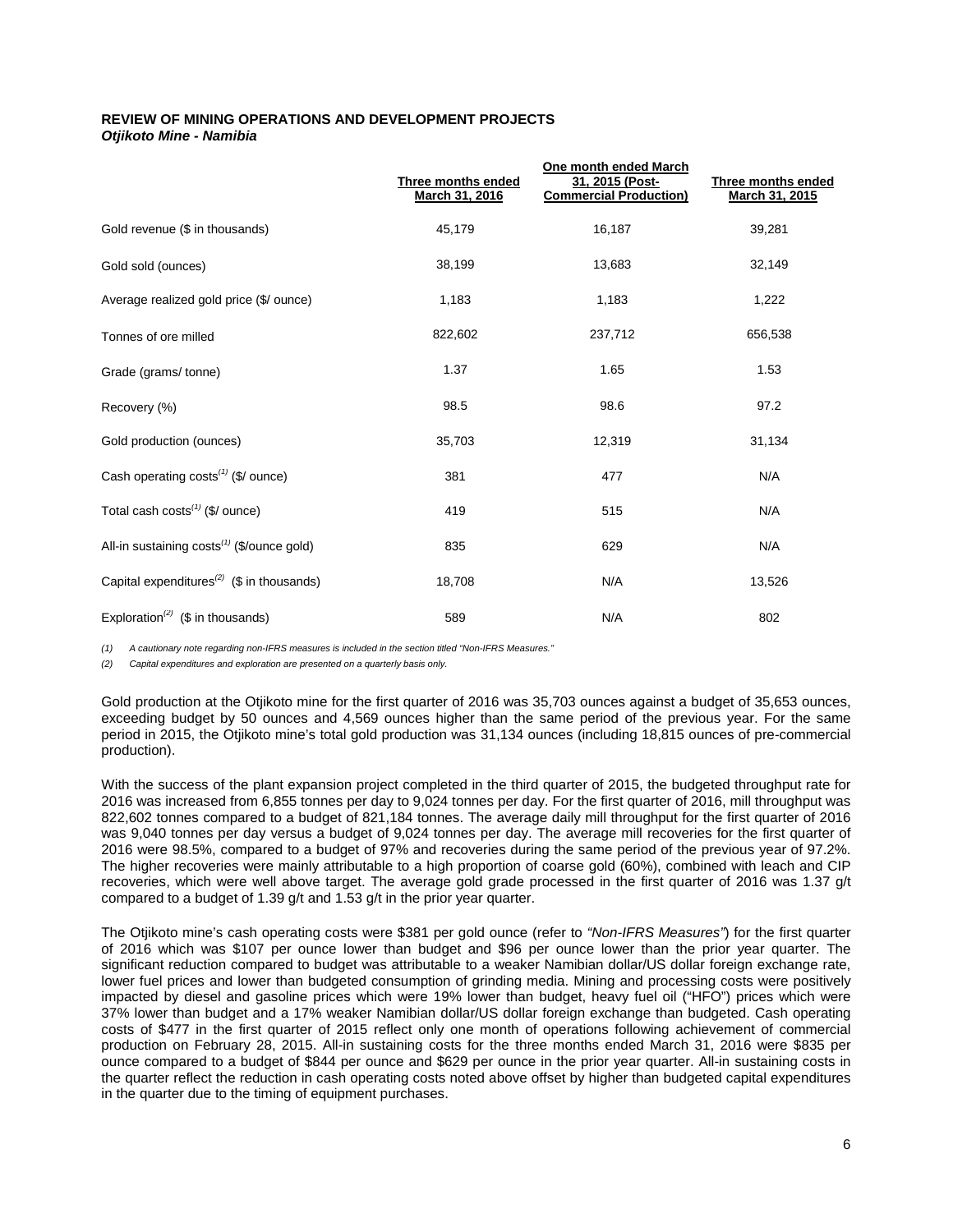Net capital expenditures in the first quarter of 2016 totalled \$18.7 million and included \$5.4 million for deferred stripping and \$12.8 million for mobile equipment.

On April 26, 2016, the Otjikoto mine experienced a slope failure on the pit access ramp. The failure, which did not result in any injuries or damage to equipment, occurred on a fault plane that had been activated by the recent rainy season. The stability of the slope above and below the access ramp had been monitored for several months. Safety and production mitigation measures were planned and implemented prior to the failure. As a result of implementing these measures, second quarter and full year 2016 production at the Otjikoto mine are not expected to be impacted. The Otjikoto mine team in conjunction with consultant experts have already adopted a plan to buttress the failure zone and recover the access ramp, and to construct an alternative access ramp which will be utilized until the depletion of the Phase 1 pit ore in November 2016. Ore supply will be supplemented from other sources whilst the ramp is being repaired and the second ramp is being constructed.

The Company's guidance for the Otjikoto mine remains unchanged. In 2016, the Otjikoto mine is expected to produce between 160,000 to 170,000 ounces of gold at cash operating costs between \$400 to \$440 per ounce. The mine is on target to achieve budgeted gold production for the year. With the high-grade Wolfshag zone entering the production phase towards the end of the fourth quarter 2016, gold production in 2017 is expected to increase significantly. A new life of mine plan, based on the new grade model and geotechnical data, which will include mining from the Wolfshag deposit, is expected to be completed during the fourth quarter of 2016.

### *Masbate Mine – Philippines*

|                                                        | Three months ended<br>March 31 |           |  |
|--------------------------------------------------------|--------------------------------|-----------|--|
|                                                        | 2016                           | 2015      |  |
| Gold revenue (\$ in thousands)                         | 53,101                         | 68,448    |  |
| Gold sold (ounces)                                     | 44,300                         | 56,500    |  |
| Average realized gold price (\$/ ounce)                | 1,199                          | 1,211     |  |
| Tonnes of ore milled                                   | 1,785,891                      | 1,756,234 |  |
| Grade (grams/tonne)                                    | 1.26                           | 1.05      |  |
| Recovery (%)                                           | 72.9                           | 78.5      |  |
| Gold production (ounces)                               | 52,727                         | 46,241    |  |
| Cash operating costs <sup>(1)</sup> (\$/ ounce gold)   | 456                            | 674       |  |
| Total cash costs <sup>(1)</sup> (\$/ ounce gold)       | 511                            | 735       |  |
| All-in sustaining costs <sup>(1)</sup> (\$/ounce gold) | 638                            | 877       |  |
| Capital expenditures (\$ in thousands)                 | 8,514                          | 4,126     |  |
| Exploration (\$ in thousands)                          | 466                            | 1,204     |  |

*(1) A cautionary note regarding non-IFRS measures is included in the section titled "Non-IFRS Measures."* 

The Masbate mine had a very strong first quarter in 2016, producing 52,727 ounces of gold against a budget of 45,483 ounces, 7,244 ounces or 16% better than budget, and an increase of 14% or 6,486 ounces compared to the same period in 2015 (gold production for the first quarter in 2015 at the Masbate mine was 46,241 ounces). Gold production improved against budget mainly due to better grades from the Main Vein pit and higher throughput and recoveries driven by higher than budgeted oxide ore from the Colorado pit. Mill throughput for the first quarter of 2016 was 1,785,891 tonnes compared to a budget of 1,658,404 tonnes and 1,756,234 tonnes in the first quarter of 2015. The average gold grade processed was 1.26 g/t compared to a budgeted grade of 1.21 g/t and first quarter 2015 grades of 1.05 g/t. Mill recoveries averaged 72.9% which was better than budgeted recoveries of 70.3% but lower than recoveries in the first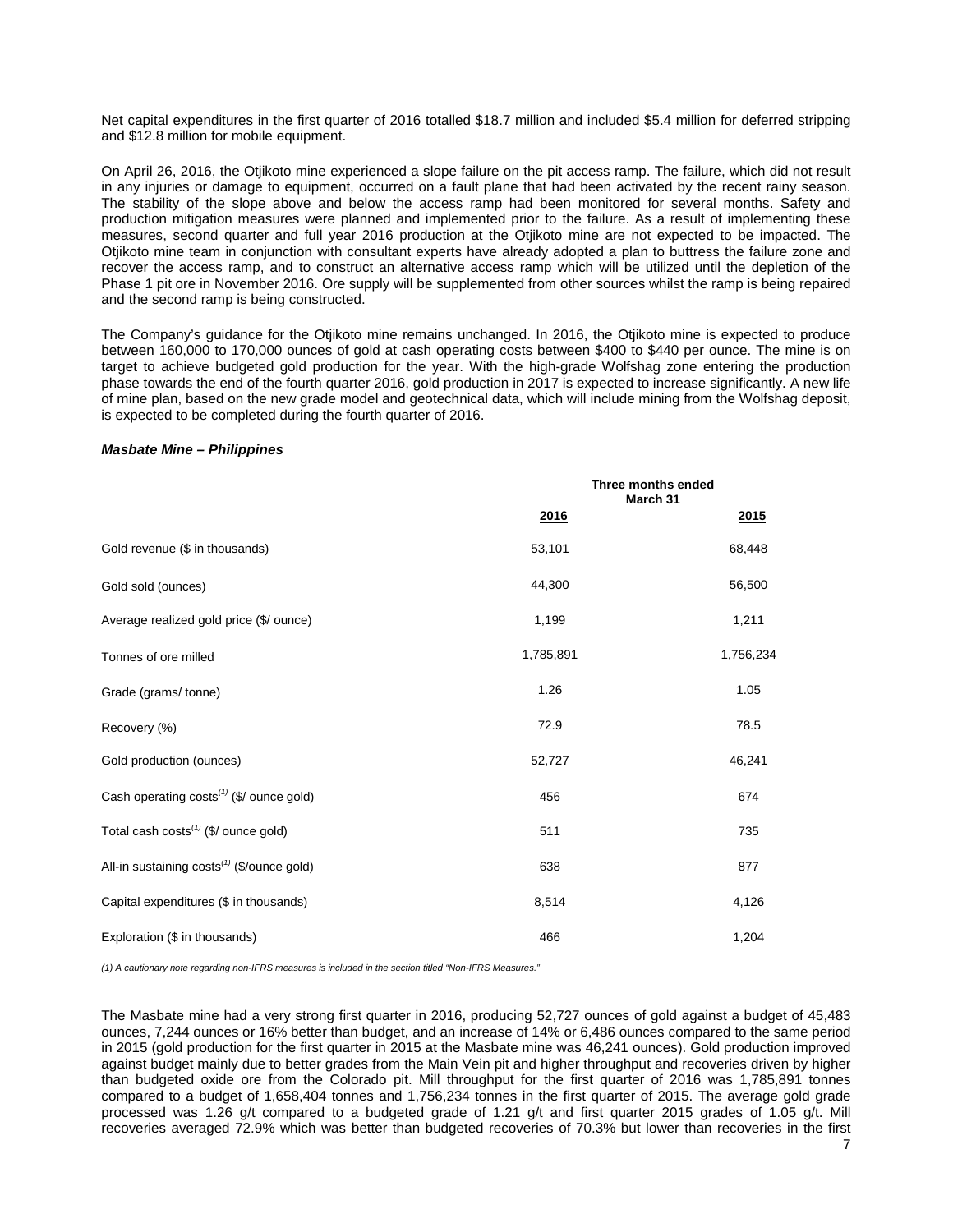quarter of 2015 of 78.5%. Recoveries in the first quarter were better than budget as the Company processed 30% oxide material and 70% sulfide/transitional material in the first quarter of 2016 versus a budget of 14% and 86%, respectively. B2Gold expects to mine a similar ratio of oxide ore (30%) and sulfide/transitional ore (70%) against a budget of 17% oxide ore and 83% sulfide/transitional ore in the second quarter of 2016. Recoveries were less than the same period the previous year due to less oxide material being processed at the mill.

The Masbate mine's cash operating costs were \$456 per gold ounce (refer to *"Non-IFRS Measures"*) in the first quarter of 2016 which was \$134 per ounce lower than budget and \$218 per ounce lower than in the prior-year quarter. These excellent cost improvements were as a result of lower than budgeted fuel costs and better than budgeted productivity from the mining fleet, combined with higher than budgeted production driven by higher grade and recoveries as discussed above. Heavy fuel oil purchases were \$0.23 per litre compared to a budget of \$0.33 per litre, resulting in power costs of \$0.09 per kWh versus a budget of \$0.11 per kWh. Diesel purchases were \$0.34 per litre compared to a budget of \$0.50 per litre. Cash costs in the prior year quarter were higher due to higher fuel costs, lower throughput as a result of a SAG mill pinion change out in January 2015 and lower grade processed. All-in sustaining costs for the three months ended March 31, 2016 were \$638 per ounce compared to a budget of \$872 per ounce and \$877 per ounce in the prior year quarter. In addition to lower production costs, all-in sustaining costs were also below budget due to timing of equipment purchases and land acquisition costs.

Capital expenditures in the first quarter of 2016 totalled \$8.5 million consisting of plant expansion costs of \$4.4 million, \$1.7 million in deferred stripping costs and \$0.4 million in mobile equipment costs.

B2Gold is in the process of completing a process plant upgrade at the Masbate mine. The plant will be completed in phases and is expected to be commissioned and in production by the end of the third quarter of 2016. Key milestones include the following:

- Carbon Harvest Screen installation
- Leaching/Adsorption tank completion
- Grinding Circuit upgrades completion
- Water Treatment Plant and Cooling System upgrade completion
- Carbon Regeneration Kiln installation and commissioning

Total 2016 process plant expansion costs are budgeted to be \$15.7 million of which \$4.4 million has been incurred to date.

The Masbate mine is projected to produce approximately 175,000 to 185,000 ounces of gold in 2016 at cash operating costs of approximately \$620 to \$660 per ounce.

Subsequent to March 31, 2016, the extension of Masbate's income tax holiday was approved for an additional year to June 2017.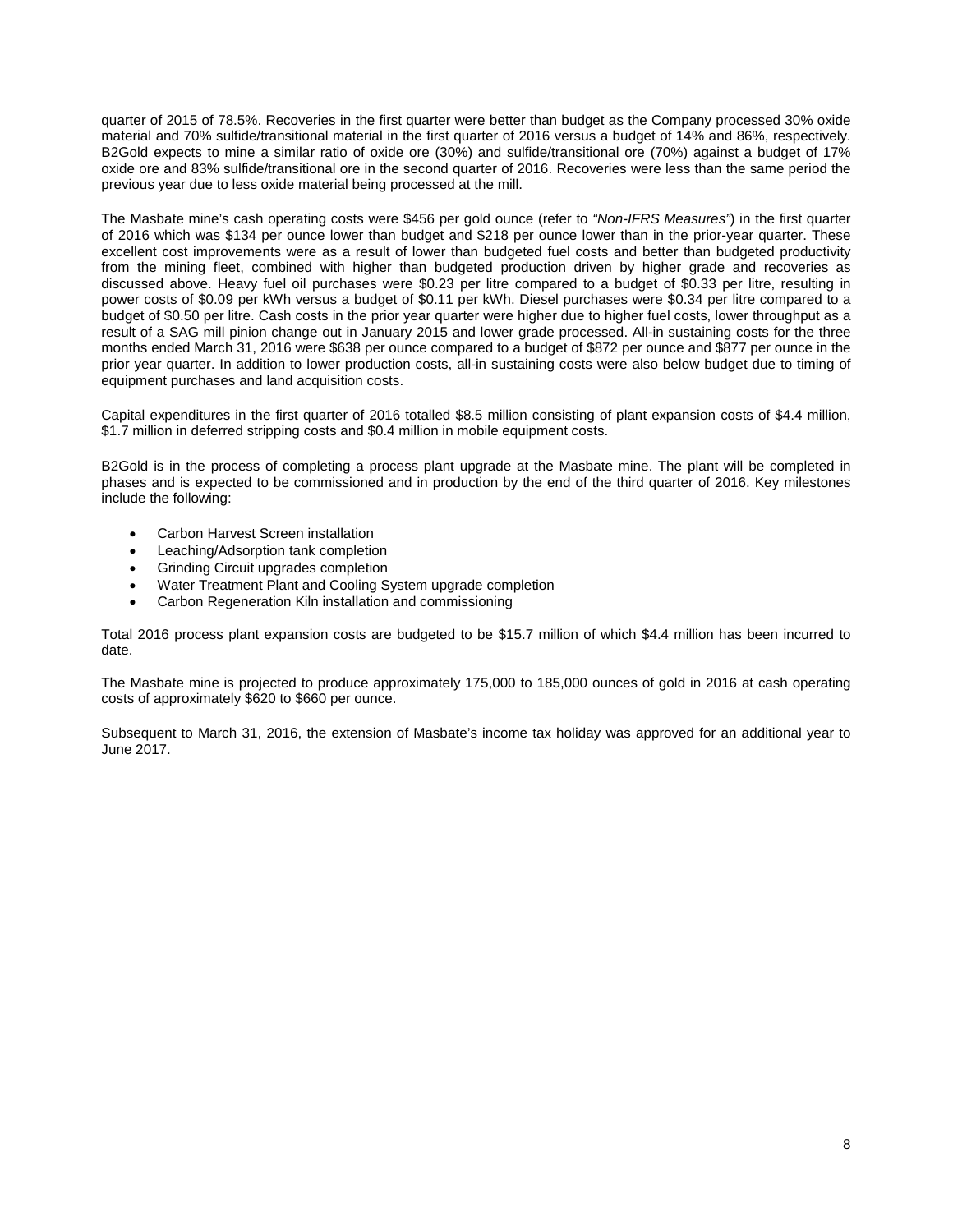## *La Libertad Mine - Nicaragua*

|                                                        |         | Three months ended<br>March 31 |
|--------------------------------------------------------|---------|--------------------------------|
|                                                        | 2016    | 2015                           |
| Gold revenue (\$ in thousands)                         | 33,193  | 37,535                         |
| Gold sold (ounces)                                     | 27,700  | 30,816                         |
| Average realized gold price (\$/ ounce)                | 1,198   | 1,218                          |
| Tonnes of ore milled                                   | 576,487 | 586,006                        |
| Grade (grams/tonne)                                    | 1.66    | 1.48                           |
| Recovery (%)                                           | 94.7    | 93.9                           |
| Gold production (ounces)                               | 29,198  | 25,326                         |
| Cash operating costs <sup>(1)</sup> (\$/ ounce gold)   | 623     | 841                            |
| Total cash costs <sup>(1)</sup> (\$/ ounce gold)       | 649     | 868                            |
| All-in sustaining costs <sup>(1)</sup> (\$/ounce gold) | 1,043   | 1,213                          |
| Capital expenditures (\$ in thousands)                 | 8,780   | 6,139                          |
| Exploration (\$ in thousands)                          | 726     | 1,049                          |

*(1) A cautionary note regarding non-IFRS measures is included in the section titled "Non-IFRS Measures."* 

La Libertad mine completed a solid first quarter in 2016, processing 576,487 tonnes compared to a budget of 573,236 tonnes and 568,006 tonnes in the prior-year quarter to produce 29,198 ounces of gold against a budget of 25,984 ounces. This was an increase of 3,214 ounces or 12% against budget and 3,872 ounces or 15% compared to the same period the previous year (gold production at Libertad in the first quarter of 2015 was 25,326 ounces). The average gold grade processed in the first quarter of 2016 was 1.66 g/t compared to a budget of 1.50 g/t and first quarter 2015 grades of 1.48 g/t. Mill recoveries for the first quarter averaged 94.7% compared to a budget of 94% (for the first quarter of 2015 they were 93.9%).

During the first quarter of 2016, La Libertad mine had better grade and recoveries compared to both budget and the same period in 2015, due to processing of less spent ore and processing of higher grade material from the Jabali Central and Los Angeles pits.

La Libertad mine's cash operating costs were \$623 per gold ounce (refer to "*Non-IFRS Measures*") for the first quarter of 2016 which was \$87 per ounce lower than budget and \$218 per ounce lower than in the prior-year quarter. This was the result of higher than budgeted gold production compared with both budget and the prior-year quarter. Total production costs were approximately in line with budget, however, the average grade was 12% higher, as described above, resulting in higher production and therefore a lower cash operating costs per ounce. All-in sustaining costs for the three months ended March 31, 2016 were \$1,043 per ounce compared to a budget of \$1,578 per ounce and \$1,213 per ounce in the prior year quarter. Part of the lower than budgeted all in sustaining costs relates to the deferral of Jabali resettlement and development costs until later in 2016.

Total capital expenditures in the first quarter of 2016 were \$8.8 million, consisting primarily of La Esperanza Tailings Dam expansion of \$3.5 million, land purchases of \$2.6 million and prestripping of \$2.3 million.

Mining from the higher grade Jabali Antenna pit was scheduled to commence in the second quarter of 2016. However, the Company has experienced additional delays in relocation and permitting activities. As a result, the Company now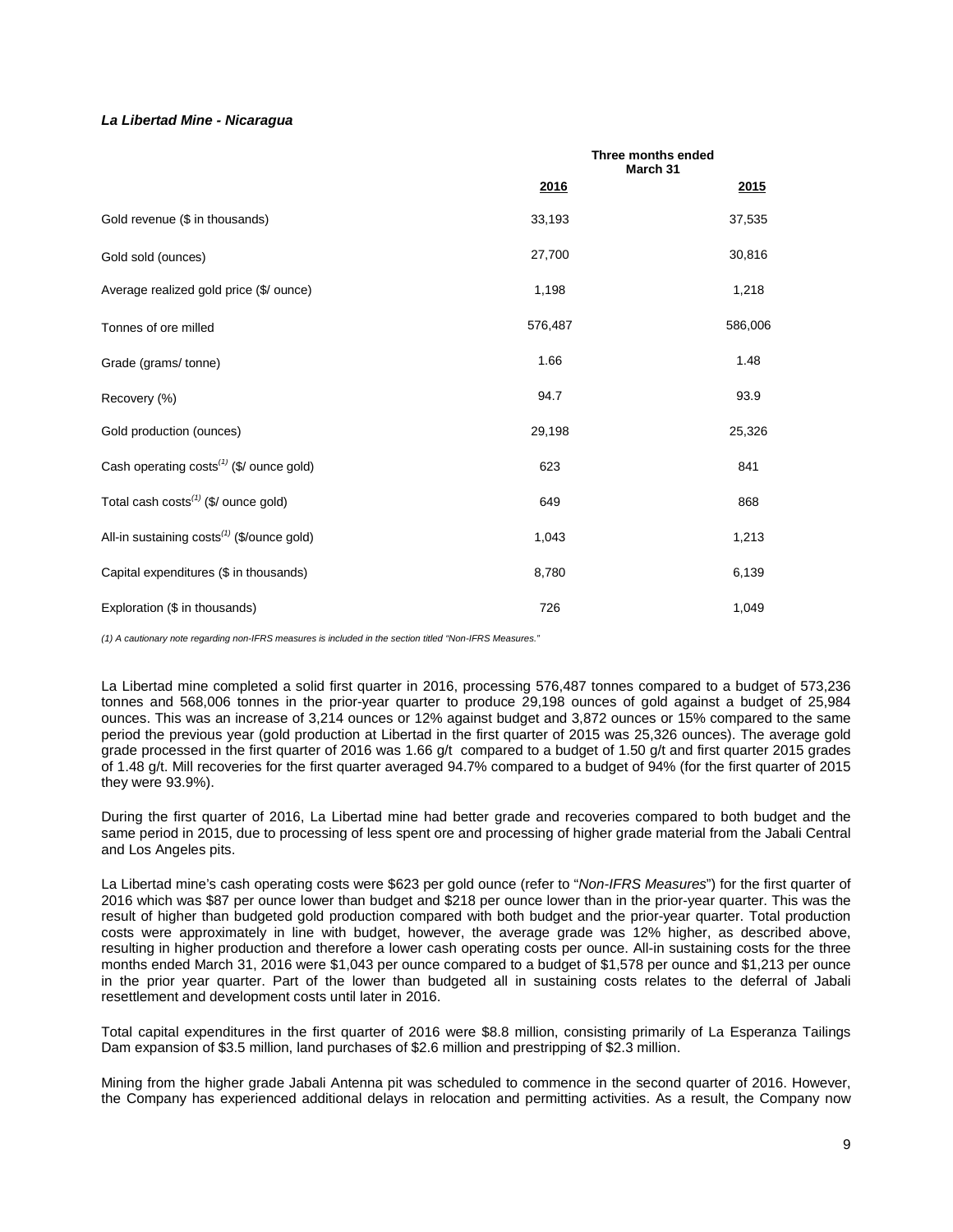anticipates that the Jabali Antenna pit will enter the production stream in late 2016, upon completion of the resettlement activities and receipt of remaining mining permits.

By mining additional material from Jabali Central and Mojon underground, the Company believes that any 2016 production shortfalls arising from delays in accessing ore at the Jabali Antenna pit can be offset. Therefore, it still expects to meet 2016 production guidance for La Libertad mine of between 125,000 to 135,000 ounces of gold in 2016 at cash operating costs of approximately \$650 to \$680 per ounce.

### *El Limon Mine – Nicaragua*

|                                                        | Three months ended<br>March 31 |             |  |
|--------------------------------------------------------|--------------------------------|-------------|--|
|                                                        | 2016                           | <u>2015</u> |  |
| Gold revenue (\$ in thousands)                         | 12,779                         | 16,723      |  |
| Gold sold (ounces)                                     | 10,700                         | 13,800      |  |
| Average realized gold price (\$/ ounce)                | 1,194                          | 1,212       |  |
| Tonnes of ore milled                                   | 116,481                        | 122,677     |  |
| Grade (grams/tonne)                                    | 2.92                           | 3.54        |  |
| Recovery (%)                                           | 93.6                           | 94.1        |  |
| Gold production (ounces)                               | 10,216                         | 13,158      |  |
| Cash operating $costs^{(1)}$ (\$/ ounce)               | 775                            | 738         |  |
| Total cash costs <sup>(1)</sup> (\$/ ounce)            | 860                            | 818         |  |
| All-in sustaining costs <sup>(1)</sup> (\$/ounce gold) | 1,127                          | 1,356       |  |
| Capital expenditures (\$ in thousands)                 | 1,380                          | 5,397       |  |
| Exploration (\$ in thousands)                          | 508                            | 847         |  |

*(1) A cautionary note regarding non-IFRS measures is included in the section titled "Non-IFRS Measures."*

First quarter gold production at El Limon mine was 10,216 ounces, which was 1,542 ounces or 13% below budget and 2,942 ounces lower than the same period in the previous year. The average gold grade processed during the first quarter was 2.92 g/t compared to budgeted grades of 3.63 g/t and first quarter 2015 grades of 3.54 g/t. Mill recoveries averaged 93.6% compared to budgeted recoveries of 93.5% and first quarter 2015 recoveries of 94.1%. Mill throughput for the first quarter of 2016 was 116,481 tonnes compared to a budget of 107,693 tonnes and 122,677 tonnes for the same period the previous year.

The main reason for the shortfall in production compared to budget and the prior year quarter was limited access to higher grade ore from deeper stopes at Santa Pancha 1. A dewatering system using a vertical bore hole was developed to control water, however the resulting dewatering volumes were found to be lower than anticipated. This resulted in a delay in accessing higher grade deeper stopes. In March 2016, the Company completed drilling of a series of horizontal dewatering holes at the lowest expected elevation to be mined in fiscal 2016. Mine water levels are now fully controlled and mining is now advancing as planned at Santa Pancha 1. Management remains confident that El Limon, which represents approximately 10% of the Company's 2016 consolidated gold production, will be able to meet 2016 guidance. However, production will be weighted towards the second half of the year.

The El Limon mine's cash operating costs were \$775 per gold ounce (refer to "*Non-IFRS Measures*") for the first quarter of 2016 which was \$76 per ounce higher than budget and \$37 per ounce higher than in the prior-year quarter. Cash operating costs per ounce were higher than both budget and the prior-year quarter due to limited access to higher grade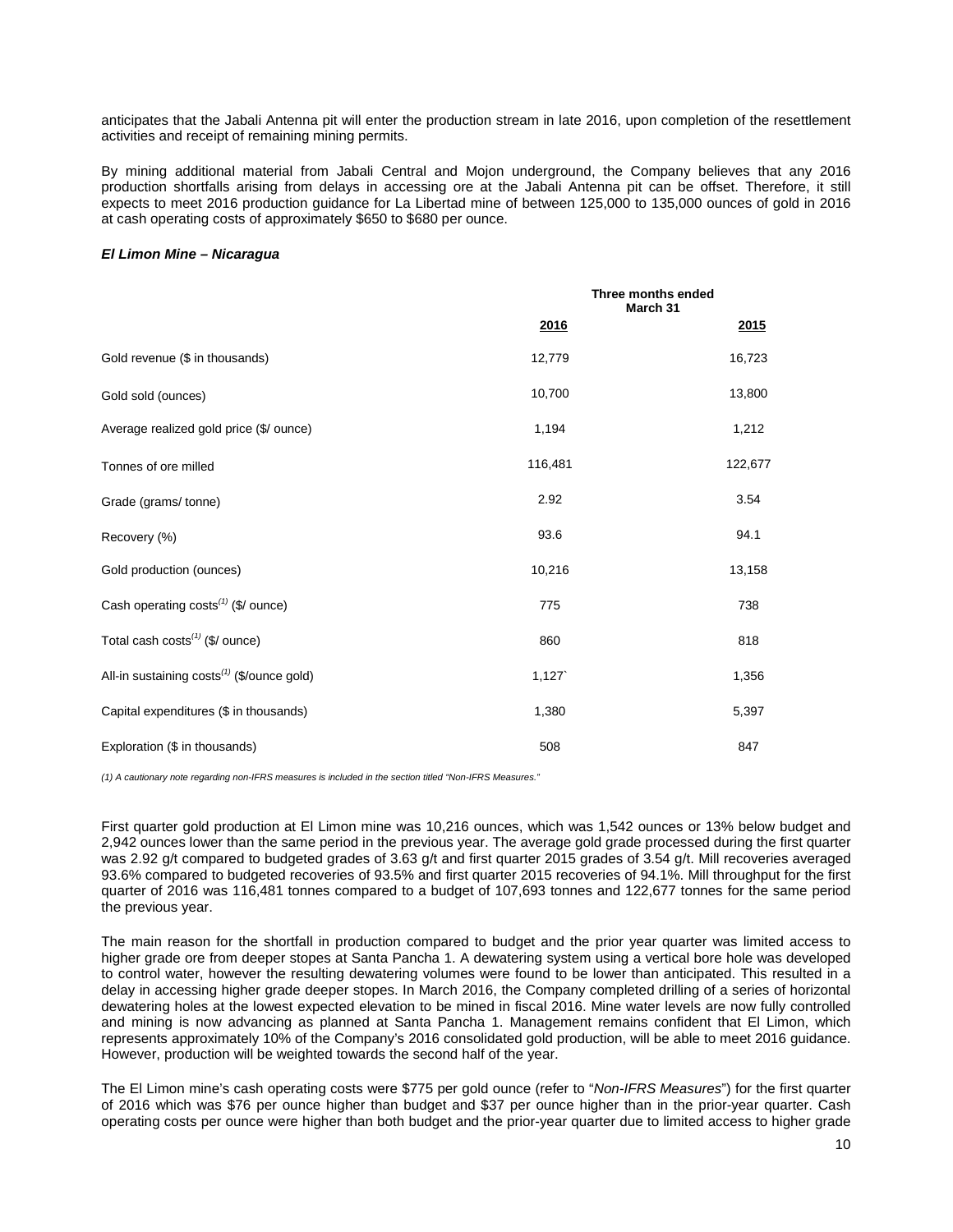ore in Santa Pancha 1 as outlined above. All-in sustaining costs for the three months ended March 31, 2016 were \$1,127 per ounce compared to a budget of \$1,199 per ounce and \$1,356 per ounce in the prior year quarter.

Capital expenditures in the first quarter of 2016 totalled \$1.4 million which consisted mainly of underground development costs for Santa Pancha of \$1.0 million.

El Limon mine is projected to produce approximately 50,000 to 60,000 ounces of gold in 2016 at cash operating costs of approximately \$610 to \$650 per ounce.

## *Fekola Project - Mali*

On June 11, 2015, the Company announced robust results from the optimized Feasibility Study at the Fekola project in Mali. According to the Feasibility Study, the current average annual gold production for the first seven years will be approximately 350,000 ounces per year at an average cash operating costs of \$418 per ounce and for the life of mine plan approximately 276,000 ounces per year at average cash operating costs of \$552 per ounce. (The total preproduction capital costs were estimated to be \$395 million plus \$67 million of anticipated mine fleet and power generator costs which are expected to be lease financed.) Sunk costs related to early works (including access roads, construction aggregate stockpiling, airstrip construction, and land clearing) of approximately \$38 million are not included in the total pre-production capital estimate.

In the first quarter of 2016, B2Gold's construction team continued to develop the Fekola project on schedule and on budget. Significant activities included:

- Material completion of the tailings dam walls (excluding a small opening to allow runoff during the 2016 rainy season);
- Commencement of construction on the process water and contact water dams;
- Completion of pilings installation in the mill area;
- Initiation of concrete pouring at the crusher and reclaim stockpile;
- Completion of Phase 1 permanent camp construction;
- On-going crushing and screening of aggregate necessary for earthworks;
- Increased workforce to approximately 700 employees and contractors.

Capital expenditures in the first quarter of 2016 totaled \$46.4 million versus a construction budget of \$62 million. Expenditures on the Fekola project to date are \$175.8 million including \$37.9 million of preconstruction expenditures compared with a budget to date of \$177 million. The variance was mainly due to the timing of payments for some key pieces of equipment. The project remains on schedule and on budget.

In addition to the on-site progress, the B2Gold project team continues to work on final design, procurement, and planning. Most major construction packages have been ordered and the project engineering team (Lycopodium) remains on schedule to issue all construction drawings on a schedule necessary to complete the project on time.

The Fekola property also has excellent exploration potential. B2Gold has commenced a 92,000 metre diamond, reverse circulation, auger and aircore drill program to follow up on the successful 2015 program.

The Company is in the process of incorporating a wholly-owned subsidiary company in Mali (the "Exploitation Company"). In conjunction with the negotiation of a related shareholder's agreement, the mining licence for the Fekola Project currently held by the Company's wholly owned subsidiary, Songhoi, will be transferred to the Exploitation Company and the Government of Mali will take a free carried 10% equity interest in the Exploitation Company. The Malian Mining Code also allows the Government of Mali the option to purchase (at market terms) an additional 10% interest in the Exploitation Company. The Government of Mali has expressed an interest in exercising its option to purchase the additional 10% interest and negotiations are on-going. Both parties have engaged an independent external valuator to prepare a valuation of the additional 10% interest in the Exploitation Company so that a final purchase price can be determined. If the Government of Mali elects to proceed as anticipated, the final ownership of the Exploitation Company will be 80% held by the Company and 20% held by the Government of Mali. The Company has also begun the process of negotiating a new Mining Convention with the Government of Mali which will govern the procedural and economic parameters pursuant to which the Company will operate the Fekola Project. Creation of the Exploitation Company is underway and the Company expects to finalise ownership interests in the Exploitation Company in the second quarter of 2016. At that point the Fekola Project mining licence will also be transferred into the Exploitation Company in accordance with Malian Law. Negotiation of the Mining Convention is required to be completed prior to commencement of production. However, the Company expects to complete its Convention negotiations by no later than the end of 2016.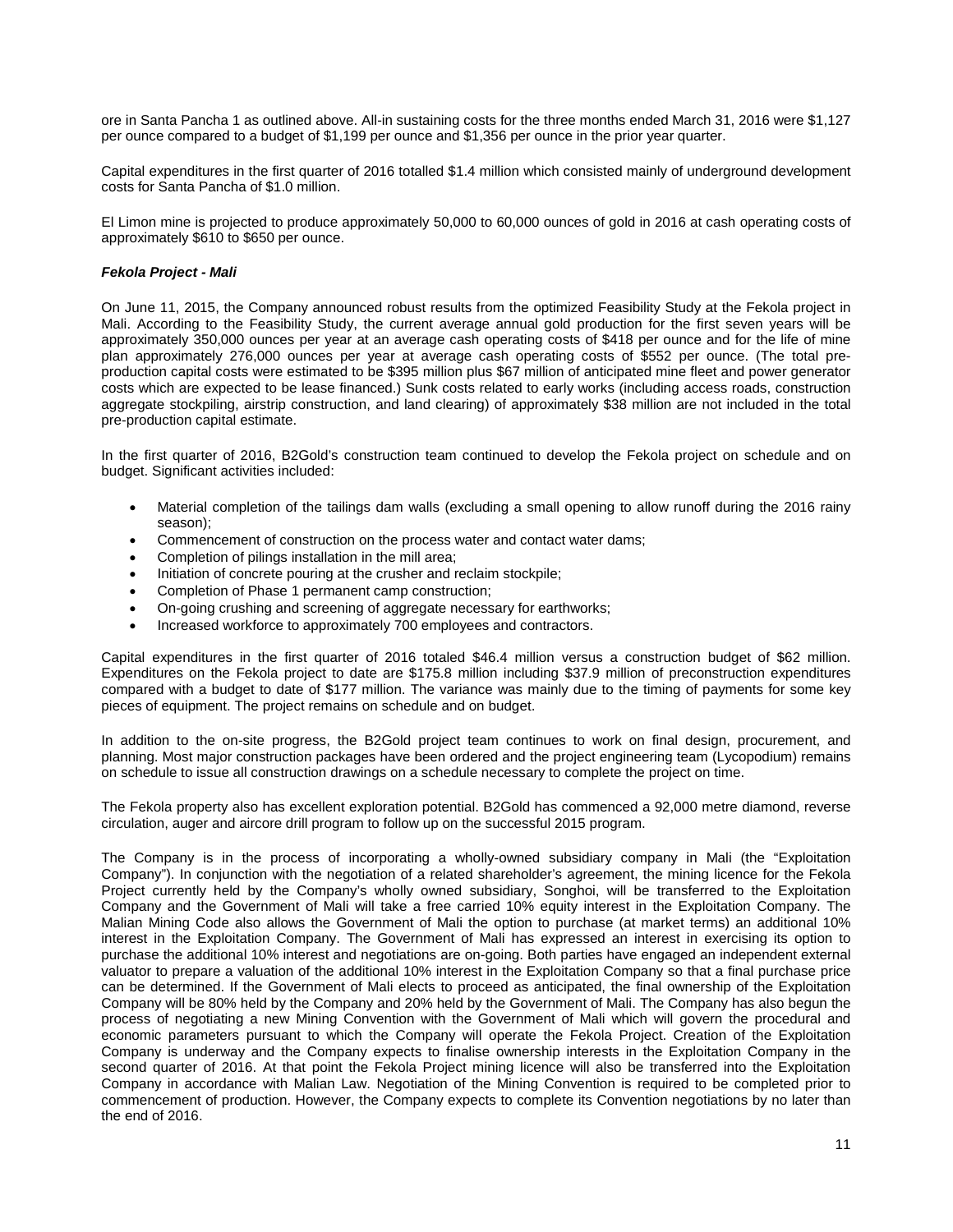### *Kiaka Project – Burkina Faso*

An environmental and social impact assessment ("ESIA") was completed and submitted to the regulatory agencies in February 2014 and a permitting study to advance the Kiaka Project to an exploitation licence was completed and submitted to the Ministry of Mines and Energy in Burkina Faso in March 2014. The two permitting applications were based on processing 6 million tonnes per annum of higher grade ore at the plant while the lower grade ore is stockpiled, and uses a smaller pit that resulted in an improved ore to waste ratio. The Company completed the public consultation process and other requirements and formal approval of the ESIA was granted on April 15, 2015. Final review of the mining licence was completed, the formal application was submitted on July 15, 2015 and the Council of Ministers from the transitional government approved the mining licence on November 25, 2015. Since the national elections on November 29, 2015, a new Council of Ministers has been appointed. A second review of the mining licence has been completed and the licence was re-approved on April 20, 2016.

The Company has incorporated a new exploitation company, Kiaka SA, by way of a shareholders meeting held on January 20, 2016. The shareholding of Kiaka SA is held 9% by GAMS-Mining F&I LTD, 10% by the State of Burkina Faso and 81% by the Company (indirectly through its subsidiary, Kiaka Gold SARL).

Burkina Faso has adopted a new Mining Code which was approved on July 16, 2015. The impact that this new Mining Code will have on the Kiaka Project is currently under review and is being discussed with the new administration. The new Mining Code became effective on October 29, 2015 when it was formally published. The new Mining Code includes increases in the corporate income tax rate, an additional 1% tax for a Local Development Fund and a preferred dividend for the State. These changes are negative for the Kiaka Project and other development projects in Burkina Faso.

The transition leadership in Burkina Faso has stepped down as national elections were held in Burkina Faso on November 29, 2015, and a new cabinet was appointed on January 13, 2016. The administration is led by Roch Marc Christian Kobore, the new President, Minister of Defense and Veterans' Affairs.

The Company continues to evaluate its timeline for updating the feasibility study. An updated study would include key items such as optimizing the plant throughput rate, new cost estimates based on current economic conditions, alternative sources of electrical power and exploration success near Kiaka.

A total of 23,000 metres of reverse circulation, diamond and air core drilling is planned in 2016 to follow up new targets identified in the area around Kiaka. Drilling in 2015 contained up to 2.21g/t over 106 meters in RC hole NKRC047.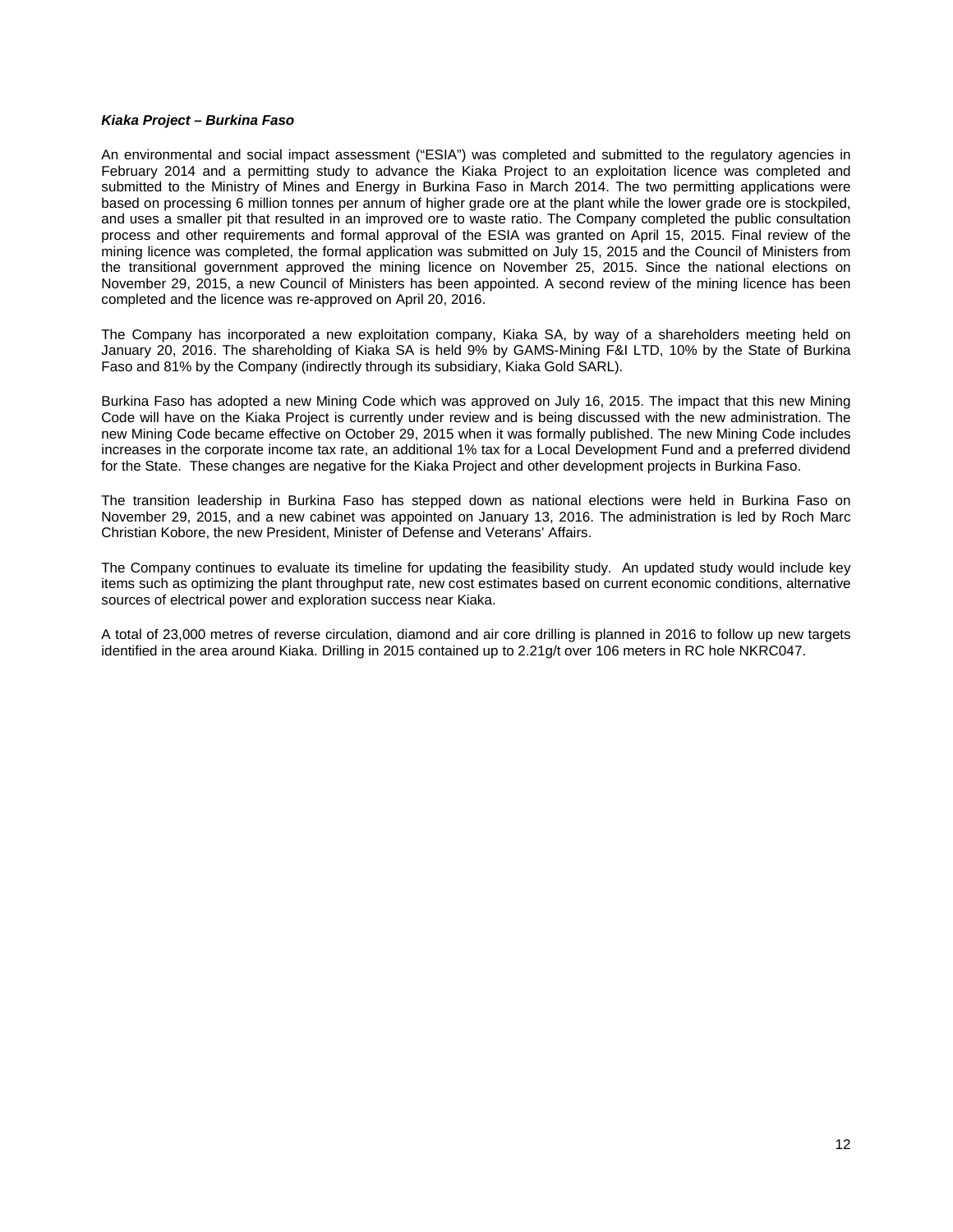## **LIQUIDITY AND CAPITAL RESOURCES**

At March 31, 2016 the Company had cash and cash equivalents of \$109.1 million compared to cash and cash equivalents of \$85.1 million at December 31, 2015. Working capital at March 31, 2016 was \$124.5 million compared to working capital of \$104.7 million at December 31, 2015.

Cash flow from operating activities was \$171.6 million (\$0.19 per share) during the three months ended March 31, 2016 compared to \$58.7 million (\$0.06 per share) during same period in 2015. The increased cash flow from operating activities during the three months ended March 31, 2016 included \$120 million in proceeds from the Prepaid Sales transactions and a \$16.2 million reduction in production costs due to a full quarter of production from the Otjikoto mine and strong operating performances at the Company's Masbate and La Libertad mines. These were partially offset by a \$21.1 million increase in required working capital funding in the period, including higher product inventory balances at the Masbate and La Libertad mines due to the timing of sales and higher supplies inventory balances at the Otjikoto and El Limon mines due to the timing of purchases.

On May 20, 2015 and as amended March 11, 2016, the Company signed a credit agreement with a syndicate of international banks for a new revolving credit facility for an aggregate amount of \$350 million. The new revolving credit facility also allows for an accordion feature whereby, upon receipt of additional binding commitments, the facility may be increased to \$450 million any time prior to the maturity date.

The term for the new revolving credit facility is four years, maturing on May 20, 2019, except that it shall become due on July 1, 2018 in the event that greater than 25% of the Company's convertible notes, initially due on October 1, 2018, remain outstanding or the maturity date of the convertible notes has not been extended to at least 90 days after May 20, 2019. The new revolving credit facility will bear interest on a sliding scale of between Libor plus 2.25% to 3.25% based on the Company's consolidated net leverage ratio. Commitment fees for the undrawn portion of the facility will also be on a similar sliding scale basis of between 0.5% and 0.925%.

The Company has provided security on the new revolving credit facility in the form of a general security agreement from the Company granting a security interest over the Company's assets and pledges creating a charge over the shares of certain of the Company's direct and indirect subsidiaries. In connection with the new revolving credit facility, the Company must also maintain certain net tangible worth and ratios for leverage and interest coverage. As at March 31, 2016, the Company was in compliance with these debt covenants.

In March 2016, the Company entered into a series of Prepaid Sales transactions totalling \$120 million with its revolving credit facility bank syndicate. The Prepaid Sales transactions, in the form of metal sales forward contracts, allow the Company to deliver pre-determined volumes of gold on agreed future delivery dates in exchange for an upfront cash prepayment. The Prepaid Sales transactions have a term of 33 months commencing March 2016, and settlement will be in the form of physical deliveries of approximately 103,300 ounces of unallocated gold from any of the Company's mines in 24 equal monthly instalments during 2017 and 2018.

On March 14, 2016, the Company signed a commitment letter to enter into a Euro equivalent of \$80.9 million term Equipment Facility with Caterpillar Financial SARL, as Mandated Lead Arranger, and Caterpillar Financial Services Corporation, as original lender. The aggregate principal amount of up to Euro equivalent of \$80.9 million is to be made available to the Company's majority-owned subsidiary, Fekola SA to finance equipment at the Company's Fekola Project in Mali. The Equipment Facility shall be available for a period commencing on the closing date of The Equipment Facility and ending on the earlier of the day when the Equipment Facility is fully drawn and 30 months from the closing date. The Equipment Facility may be drawn in installments of not less than Euro 5 million, and each such installment shall be treated as a separate equipment loan.

Each equipment loan is repayable in 20 equal quarterly installments. The final repayment date shall be five years from the first disbursement under each equipment loan. The Equipment Facility has an interest rate of EURIBOR plus a margin of 3.85% on equipment loans advanced and a commitment fee of 1.15% per annum on the undrawn balance of The Equipment Facility for the first 24 months of the availability period and 0.5% thereafter, each payable quarterly. Completion and funding under the Facility are subject to normal conditions precedent, including the preparation and execution of definitive documentation, due diligence and receipt of any necessary regulatory approvals.

In addition, the Equipment Loan Facility, entered into on December 4, 2013 between B2Gold Namibia Minerals (Proprietary) Limited ("The Borrower"), a subsidiary of The Company, and Caterpillar Financial SARL as Mandated Lead Arranger, and Caterpillar Financial Services Corporation, as original lender, has been increased by \$4.5 million to \$45.4 million. This will allow The Borrower to finance additional equipment at the Company's Otjikoto Project in Namibia.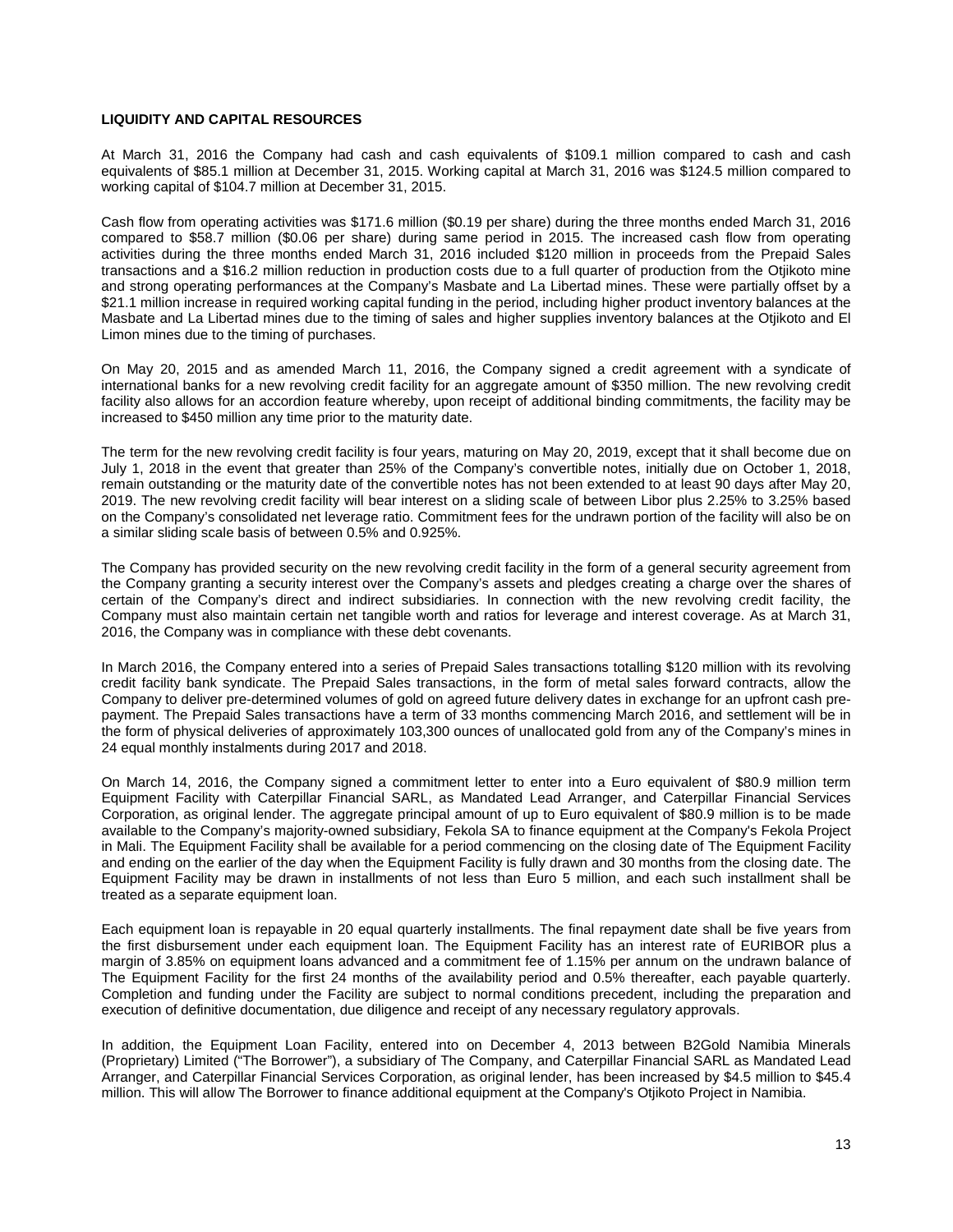The Company believes that closing these agreements, coupled with strong operating cash flows from the its existing mine operations will provide adequate resources both to maintain operations and fund the construction of the Fekola Project through completion (forecast to be late 2017) based on current assumptions, including current gold prices.

For the three months ended March 31, 2016, resource property expenditures totalled \$88.9 million with the most significant component being Fekola Project with expenditures of \$46.4 million, the Otjikoto mine with capital expenditures of \$18.7 million, the La Libertad mine with capital expenditures of \$8.8 million and the Masbate mine with capital expenditures of \$8.5 million.

As at March 31, 2016, the Company had commitments, in addition to those disclosed elsewhere in the MD&A for payments of \$89.3 million for Fekola project equipment and development costs. Of this amount, \$75.5 million is expected to be incurred in 2016 and \$13.8 million in 2017.

## *Gold commitments*

At March 31, 2016, the following gold forward contacts with respect to the Otjikoto mine were outstanding and continue to be accounted for as executory contracts (by maturity dates):

|                                              | 2016            | 2017            | 2018            | <b>Total</b>     |
|----------------------------------------------|-----------------|-----------------|-----------------|------------------|
| Gold forward contracts:                      |                 |                 |                 |                  |
| - Ounces<br>- Average price per ounce (rand) | 6,750<br>16,020 | 9,000<br>16,020 | 7.500<br>16,020 | 23,250<br>16,020 |

## *Derivative financial instruments*

### *Gold forwards*

As at March 31, 2016, the following gold forward contracts which are recorded at fair value through the statement of operations with respect to the Otjikoto mine were outstanding (by maturity dates):

|                                                                         | 2016             | 2017             | 2018             | <b>Total</b>     |
|-------------------------------------------------------------------------|------------------|------------------|------------------|------------------|
| Gold forward contracts:<br>- Ounces<br>- Average price per ounce (rand) | 26,937<br>15,044 | 35,916<br>15,044 | 35,916<br>15,044 | 98,769<br>15.044 |

The unrealized fair value of these contracts at March 31, 2016 was \$(31.7) million.

### *Gold zero-cost collar contracts*

For the three months ended March 31, 2016, the Company recorded an unrealized derivative loss of \$0.9 million (2015 – \$0.1 million) in the statement of operations on its zero-cost gold collar contracts.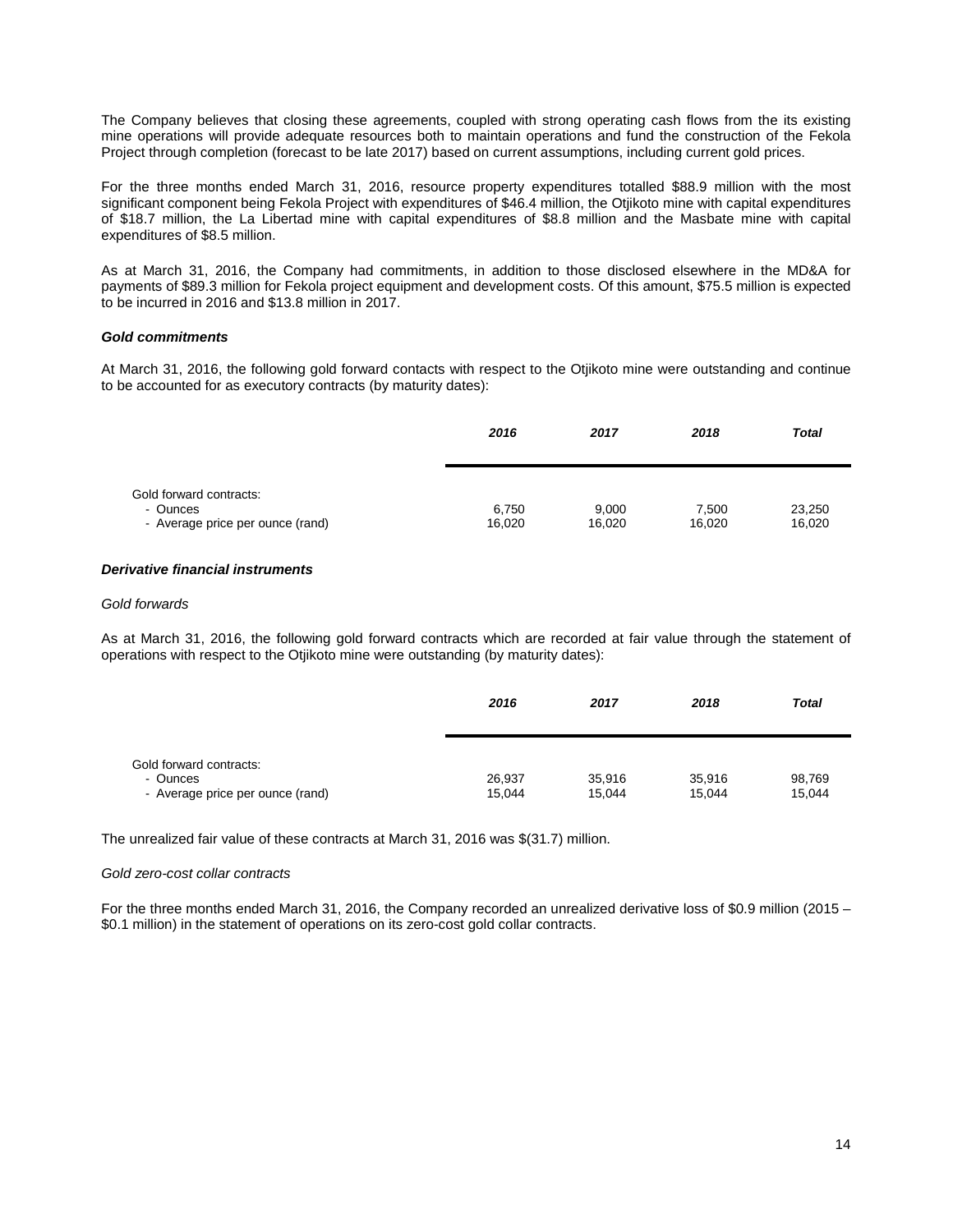The following is a summary, by maturity dates, of the Company's zero-cost gold collar contracts outstanding as at March 31, 2016:

|                                                  |    | 2016            | 2017                  |    | 2018           |     | <b>Total</b>    |  |
|--------------------------------------------------|----|-----------------|-----------------------|----|----------------|-----|-----------------|--|
| Gold zero-cost collars:<br>Floor amount (ounces) |    | 7,650           | 10.200                |    | 1.400          |     | 19,250          |  |
| Average floor price                              | \$ | 1.000           | \$<br>1.000           | \$ | 1.000          |     | 1,000           |  |
| Ceiling amount (ounces)<br>Average ceiling price | S  | 13.725<br>1.721 | \$<br>18.300<br>1.721 | S  | 2.100<br>1.700 | \$. | 34.125<br>1,720 |  |

The unrealized fair value of these contracts at March 31, 2016 was \$(0.1) million.

## *Forward contracts – fuel oil, gas oil, diesel*

During the three months ended March 31, 2016, the Company entered into additional series of forward contracts for the purchase of 7,471,000 litres of fuel oil and 3,016,000 litres of gas oil with settlements scheduled between August 2016 and March 2017. These derivative instruments were not designated as hedges by the Company and are being recorded at their fair value at the end of each reporting period with changes in fair value recorded in the statement of operations.

The following is a summary, by maturity dates, of the Company's forward contracts outstanding as at March 31, 2016:

|                                                                                            | 2016                 | 2017                 | 2018                                                |    | <b>Total</b>   |
|--------------------------------------------------------------------------------------------|----------------------|----------------------|-----------------------------------------------------|----|----------------|
| Forward – fuel oil:<br>Litres (thousands)<br>$\blacksquare$<br>Average strike price<br>۰.  | \$<br>20,591<br>0.29 | \$<br>19,877<br>0.29 | \$<br>1,328<br>0.31                                 | \$ | 41,796<br>0.29 |
| Forward - gas oil:<br>Litres (thousands)<br>۰.<br>Average strike price                     | \$<br>10,909<br>0.43 | \$<br>5,982<br>0.40  | \$<br>280<br>0.44                                   | \$ | 17,171<br>0.42 |
| Forward - diesel:<br>Litres (thousand)<br>$\overline{\phantom{0}}$<br>Average strike price | \$<br>6,357<br>0.46  | \$<br>706<br>0.46    | \$<br>$\overline{\phantom{0}}$<br>$\hbox{\small -}$ | S  | 7,063<br>0.46  |

The unrealized fair value of these contracts at March 31, 2016 was \$(6.4) million.

## *Operating activities*

Cash flow from operating activities was \$171.6 million (\$0.19 per share) during the three months ended March 31, 2016 compared to \$58.7 million (\$0.06 per share) during same period in 2015. The increased cash flow from operating activities during the three months ended March 31, 2016 included \$120 million in proceeds from the Prepaid Sales transactions and a \$16.2 million reduction in production costs due to strong operating performance at the Company's Masbate and La Libertad mines. These were partially offset by a \$21.1 million increase in required working capital funding in the period, including higher product inventory balances at the Masbate and La Libertad mines due to the timing of sales and higher supplies inventory balances at the Otjikoto and El Limon mines due to the timing of purchases.

## *Financing activities*

The Company's cash from financing activities for the three months ended March 31, 2016 was a net outflow of \$54.2 million. During the period, the Company made drawdowns of \$50.0 million on its new revolving credit facility and \$1.2 million on its Otjikoto equipment loan facility. This was offset by repayments on the new revolving credit facility of \$100.0 million and the Otjikoto equipment loan facility of \$1.8 million.

During the year ended December 31, 2015, the Company paid interest and commitment fees of \$3.1 million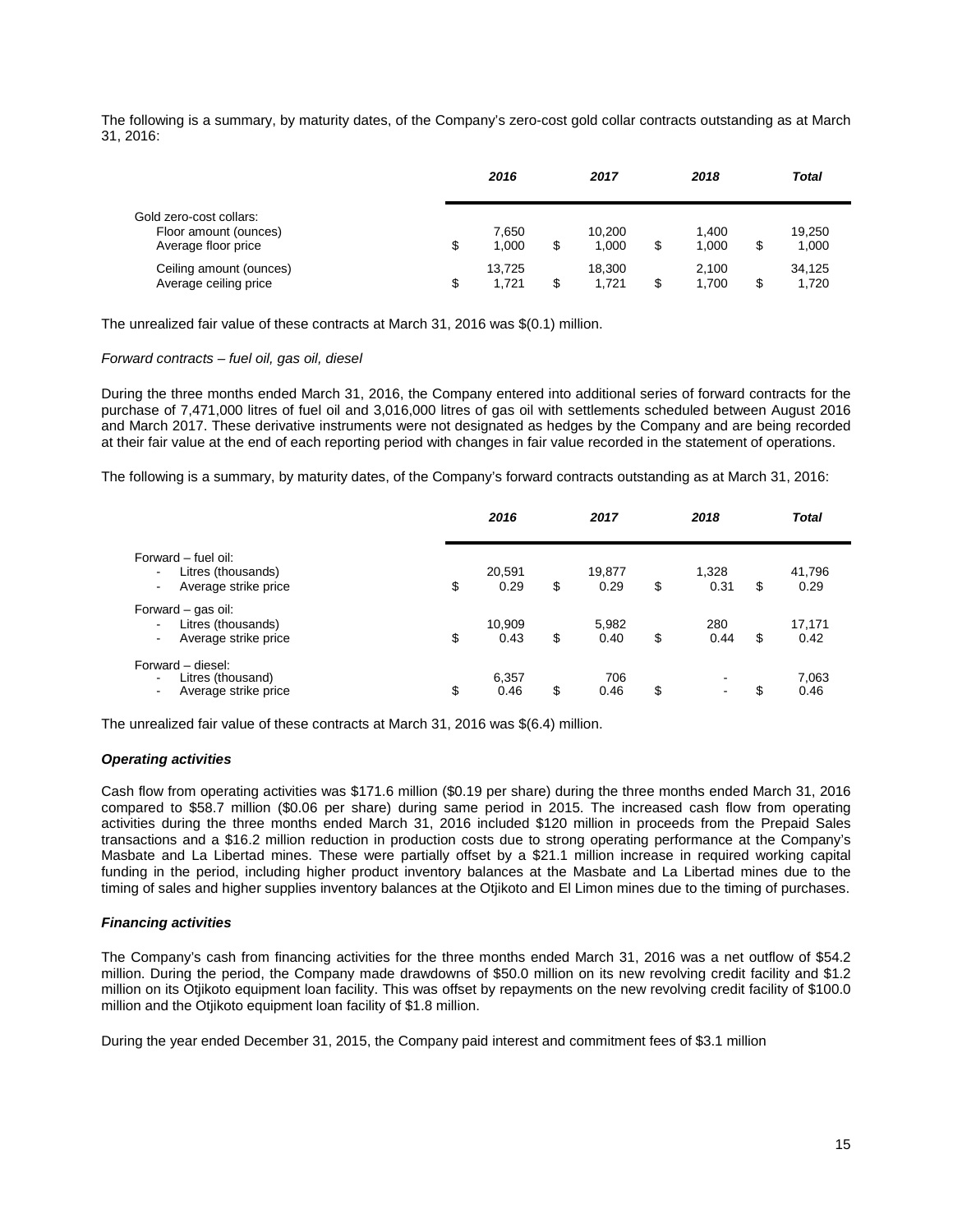### *Investing activities*

During the three months ended March 31, 2016, capital expenditures on sustaining capital, pre-stripping and development at the Otjikoto mine (see "Otjikoto Mine" section) totalled \$18.7 million (Q1 2015 - \$13.5 million net of \$23.1 million of pre-commercial production sales proceeds), the Masbate mine (see "Masbate Mine" section) totalled \$8.5 million (Q1 2015 - \$4.1 million), the Libertad mine (see "La Libertad Mine" section) totalled \$8.8 million (Q1 2015 - \$6.1 million), and the Limon mine (see "Limon Mine" section) totalled \$1.4 million (Q1 - 2015 - \$5.4 million). Capital expenditures at the Fekola Project for the first quarter of 2016 were \$46.4 million and included site earthworks, camp construction and acquisition of equipment.

Expenditures on the Fekola project to date are \$175.8 million including \$37.9 million of preconstruction expenditures compared with a budget to date of \$177 million. The variance was mainly due to the timing of payments for some key pieces of equipment. The project remains on schedule and on budget.

### *Exploration*

Resource property expenditures on exploration are disclosed in the table below.

|                             | For the three<br>months ended<br><b>March 31, 2016</b> | For the three<br>months ended<br>March 31, 2015<br>\$ |
|-----------------------------|--------------------------------------------------------|-------------------------------------------------------|
| Masbate mine, exploration   | (466)                                                  | (1,203)                                               |
| Libertad mine, exploration  | (726)                                                  | (1,049)                                               |
| Limon mine, exploration     | (508)                                                  | (847)                                                 |
| Otjikoto mine, exploration  | (291)                                                  | (802)                                                 |
| Fekola project, exploration | (924)                                                  | (18, 481)                                             |
| Kiaka project, exploration  | (616)                                                  | (649)                                                 |
| Primavera, exploration      | (277)                                                  | (417)                                                 |
| Other                       | (1,225)                                                | (815)                                                 |
|                             | (5,033)                                                | (24, 263)                                             |

### *Otjikoto Mine*

The total exploration budget for Namibia including the Otjikoto mine in 2016 is \$4.7 million, which includes 10,700 meters of drilling to infill the down plunge extension of the Wolfshag resource. In addition, it is expected that drilling will commence to test the newly acquired Ondundu project, located 190 kilometres southwest of the Otjikoto mine.

### *Masbate Mine*

The Masbate exploration budget for 2016 is approximately \$4.9 million and is expected to consist of 18,000 metres of drilling to continue to test the Pajo and Montana SE zones. At the same time an aggressive surface exploration program comprising geological target generation and follow up prospecting, geochemical sampling and trenching is also planned for 2016.

### *La Libertad Mine*

Libertad's exploration budget for 2016 is approximately \$5 million for a total of 9,050 metres of planned diamond drilling. The program is largely comprised of brownfields (near mine) drilling, including Jabali Antenna East infill drilling, Mojon underground potential and other targets.

## *El Limon Mine*

El Limon's exploration budget for 2016 is approximately \$4.1 million for a total of 8,300 metres of planned diamond drilling. The program is largely comprised of brownfields (near mine) drilling, including further #8 shaft infill drilling, Atravesada infill drilling and some blue-sky potential to the west side of the property.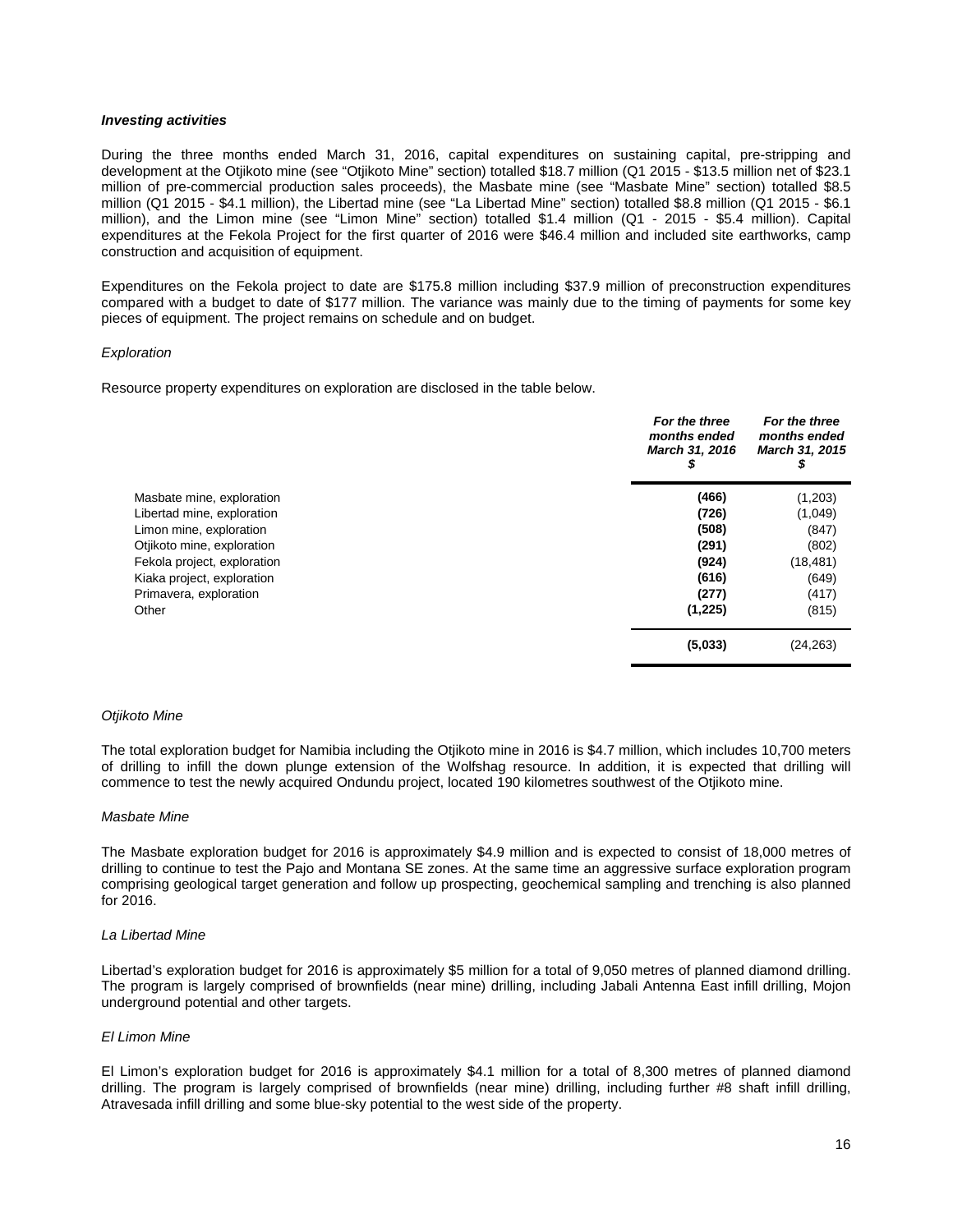## *Fekola Project*

In 2016, the exploration program in Mali is expected to include approximately 92,000 meters of diamond, reverse circulation and aircore drilling at the Fekola Project and targets around the Fekola Project. The total budget for 2016 exploration in Mali will be \$11.4 million.

## *Kiaka Project*

A total of 23,000 metres of reverse circulation, diamond and air core drilling is planned in 2016. The total budget for 2016 exploration in Burkina Faso will be \$3.6 million.

## **CRITICAL ACCOUNTING ESTIMATES**

Full disclosure of the Company's accounting policies and significant accounting judgments and estimation uncertainties in accordance with IFRS can be found in Note 5 of its audited consolidated financial statements as at December 31, 2015. Management considers the following estimates to be the most critical in understanding the judgments involved in preparing the Company's interim consolidated financial statements and the uncertainties that could impact its results of operations, financial condition and cash flows:

- Ore reserve and resource estimates;
- Value of value-added tax receivables; and
- Uncertain tax positions.

### *Ore reserve and resource estimates*

Ore reserves are estimates of the amount of ore that can be economically and legally extracted from the Company's mining properties. The Company estimates its ore reserves and mineral resources based on information compiled by appropriately qualified persons relating to the geological data on the size, depth and shape of the ore body, and requires complex geological judgments to interpret the data. The estimation of recoverable reserves is based upon factors such as estimates of foreign exchange rates, commodity prices, future capital requirements, metallurgical recoveries, and production costs along with geological assumptions and judgments made in estimating the size, and grade of the ore body. Changes in the reserve or resource estimates may impact the carrying value of mining interests, mine restoration provisions, recognition of deferred tax assets, and depreciation and amortization charges.

### *Value-added tax receivables*

The Company incurs indirect taxes, including value-added tax, on purchases of goods and services at its operating mines and development projects. Indirect tax balances are recorded at their estimated recoverable amounts within current or long-term assets, net of provisions, and reflect the Company's best estimate of their recoverability under existing tax rules in the respective jurisdictions in which they arise. Management's assessment of recoverability involves judgments regarding balance sheet classification and the probable outcomes of claimed deductions and/or disputes. The provisions and balance sheet classifications made to date may be subject to change and such change may be material.

### *Uncertain tax positions*

The Company is periodically subject to income tax audits at its operating mine locations. At March 31, 2016, the company had a provision totalling \$4.0 million outstanding (December 31, 2015 - \$4.0 million) representing its best estimate of the outcome of current assessments. The provisions made to date may be subject to change and such change may be material.

### **RISKS AND UNCERTAINTIES**

The exploration and development of natural resources are highly speculative in nature and are subject to significant risks. For details of these risks, please refer to the risk factors set forth in the Company's AIF, a copy of which can be found on SEDAR at [www.sedar.com,](http://www.sedar.com/) which could materially affect the Company's future operating results and could cause actual events to differ materially from those described in forward-looking statements relating to the Company. Additional risks and uncertainties not presently known to the Company or that the Company currently considers immaterial may also impair the business, operations and future prospects of the Company. If any of the risks actually occur, the business of the Company may be harmed and its financial condition and results of operations may suffer significantly.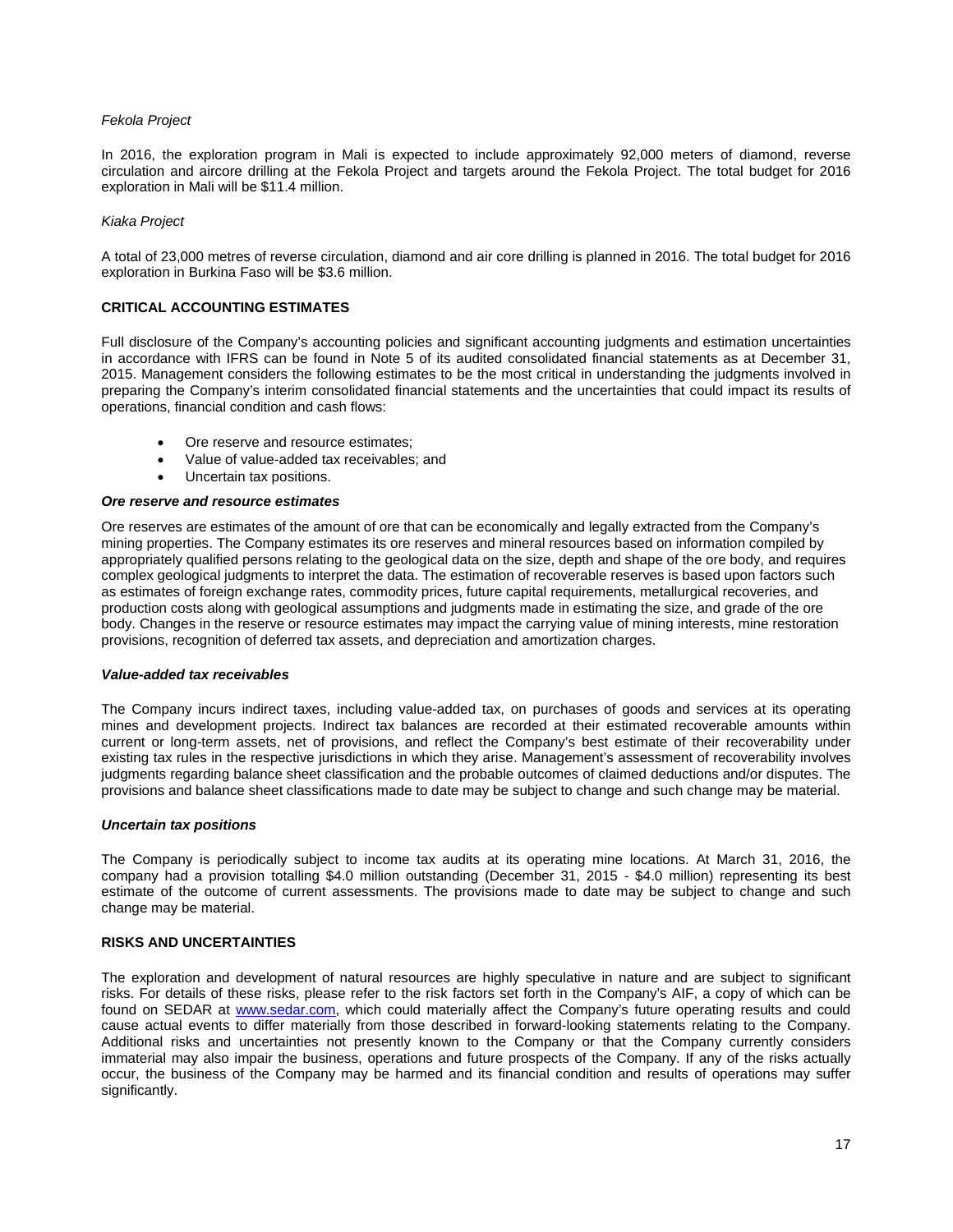## **INTERNAL CONTROL OVER FINANCIAL REPORTING**

The Company's management, with the participation of the Company's Chief Executive Officer and Chief Financial Officer are responsible for establishing and maintaining adequate internal control over financial reporting. The Company's internal control over financial reporting is a process designed to provide reasonable assurance regarding the reliability of financial reporting and the preparation of financial statements for external purposes in accordance with IFRS. Any system of internal control over financial reporting, no matter how well designed, has inherent limitations. As a result, even those systems determined to be effective can only provide reasonable assurance regarding the preparation of financial statements.

The Company's management has determined that there has been no change in the Company's internal control over financial reporting during the three months ended March 31, 2016, that has materially affected, or is reasonably likely to materially affect, the Company's internal control over financial reporting.

### **NON-IFRS MEASURES**

### *Cash operating costs per gold ounce and total cash costs per gold ounce*

''Cash operating costs per gold ounce'' and "total cash costs per gold ounce" are common financial performance measures in the gold mining industry but with no standard meaning under IFRS. Management believes that, in addition to conventional measures prepared in accordance with IFRS, certain investors use this information to evaluate our performance and ability to generate cash flow. Accordingly, it is intended to provide additional information and should not be considered in isolation or as a substitute for measures of performance prepared in accordance with IFRS. The measure, along with sales, is considered to be a key indicator of a Company's ability to generate earnings and cash flow from its mining operations.

Cash cost figures are calculated in accordance with a standard developed by The Gold Institute, which was a worldwide association of suppliers of gold and gold products and included leading North American gold producers. The Gold Institute ceased operations in 2002, but the standard is the accepted standard of reporting cash cost of production in North America. Adoption of the standard is voluntary and the cost measures presented may not be comparable to other similarly titled measures of other companies. Other companies may calculate these measures differently. Cash operating costs and total cash costs per ounce are derived from amounts included in the statement of operations and include mine site operating costs such as mining, processing, smelting, refining, transportation costs, royalties and production taxes, less silver by-product credits. The table below shows a reconciliation of cash operating costs per ounce and total cash costs per ounce to production costs:

### *Consolidated*

|                                                                                                     | Three months ended<br>March 31 |                              |  |
|-----------------------------------------------------------------------------------------------------|--------------------------------|------------------------------|--|
|                                                                                                     | $\frac{2016}{$}$<br>(000's)    | $\frac{2015}{\$}$<br>(000's) |  |
| Production costs per consolidated financial statements<br>Inventory sales adjustment                | 61,644<br>2,139                | 77,823<br>(9,759)            |  |
| <b>Cash operating costs</b><br>Royalties and production taxes per consolidated financial statements | 63,783<br>5,856                | 68,064<br>4,995              |  |
| <b>Total cash costs</b>                                                                             | 69,639                         | 73,059                       |  |
| Gold production (in ounces)                                                                         | 127,844                        | 97,044                       |  |
| Cash operating costs per gold ounce (\$/ounce)                                                      | 499                            | 701                          |  |
| Total cash costs per gold ounce (\$/ounce)                                                          | 545                            | 753                          |  |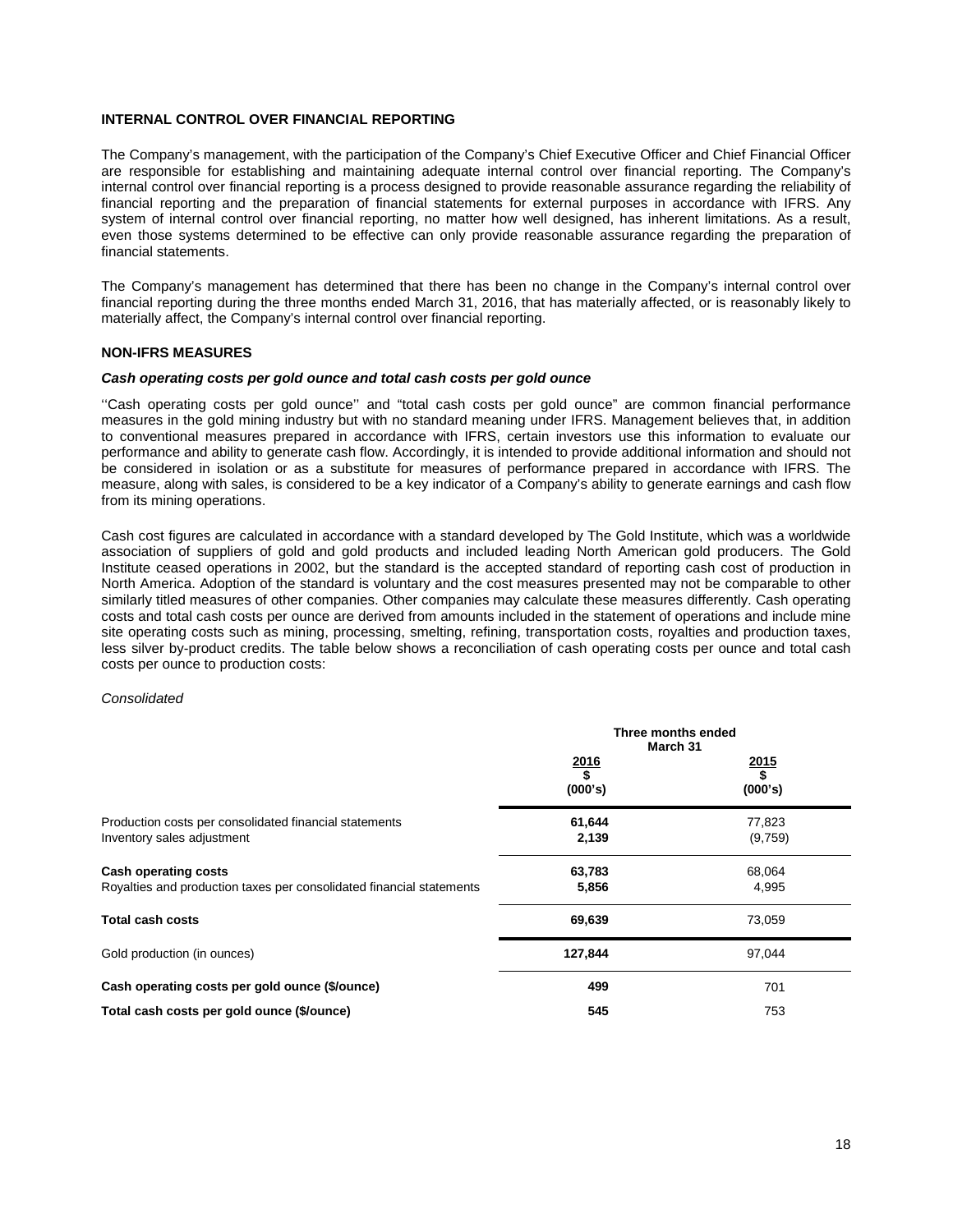# *Otjikoto Mine*

|                                                               | Three months ended<br>March 31 |                               |  |  |
|---------------------------------------------------------------|--------------------------------|-------------------------------|--|--|
|                                                               | 2016<br>\$<br>(000's)          | $2015^{(1)}$<br>\$<br>(000's) |  |  |
| <b>Production costs</b><br>Inventory sales adjustment         | 14,376<br>(764)                | 6,833<br>(956)                |  |  |
| <b>Cash operating costs</b><br>Royalties and production taxes | 13,612<br>1,337                | 5,877<br>464                  |  |  |
| <b>Total cash costs</b>                                       | 14,949                         | 6,341                         |  |  |
| Gold production (in ounces)                                   | 35,703                         | 12,319                        |  |  |
| Cash operating costs per gold ounce (\$/ounce)                | 381                            | 477                           |  |  |
| Total cash costs per gold ounce (\$/ounce)                    | 419                            | 515                           |  |  |

*(1) Includes the results from the Otjikoto mine from March 1, 2015.*

## *Masbate Mine*

|                                                               | Three months ended<br>March 31 |                       |
|---------------------------------------------------------------|--------------------------------|-----------------------|
|                                                               | $\frac{2016}{$}$<br>(000's)    | 2015<br>\$<br>(000's) |
| Production costs<br>Inventory sales adjustment                | 21,245<br>2,816                | 37,396<br>(6, 219)    |
| <b>Cash operating costs</b><br>Royalties and production taxes | 24,061<br>2,902                | 31,177<br>2,800       |
| <b>Total cash costs</b>                                       | 26,963                         | 33,977                |
| Gold production (in ounces)                                   | 52,727                         | 46,241                |
| Cash operating costs per gold ounce (\$/ounce)                | 456                            | 674                   |
| Total cash costs per gold ounce (\$/ounce)                    | 511                            | 735                   |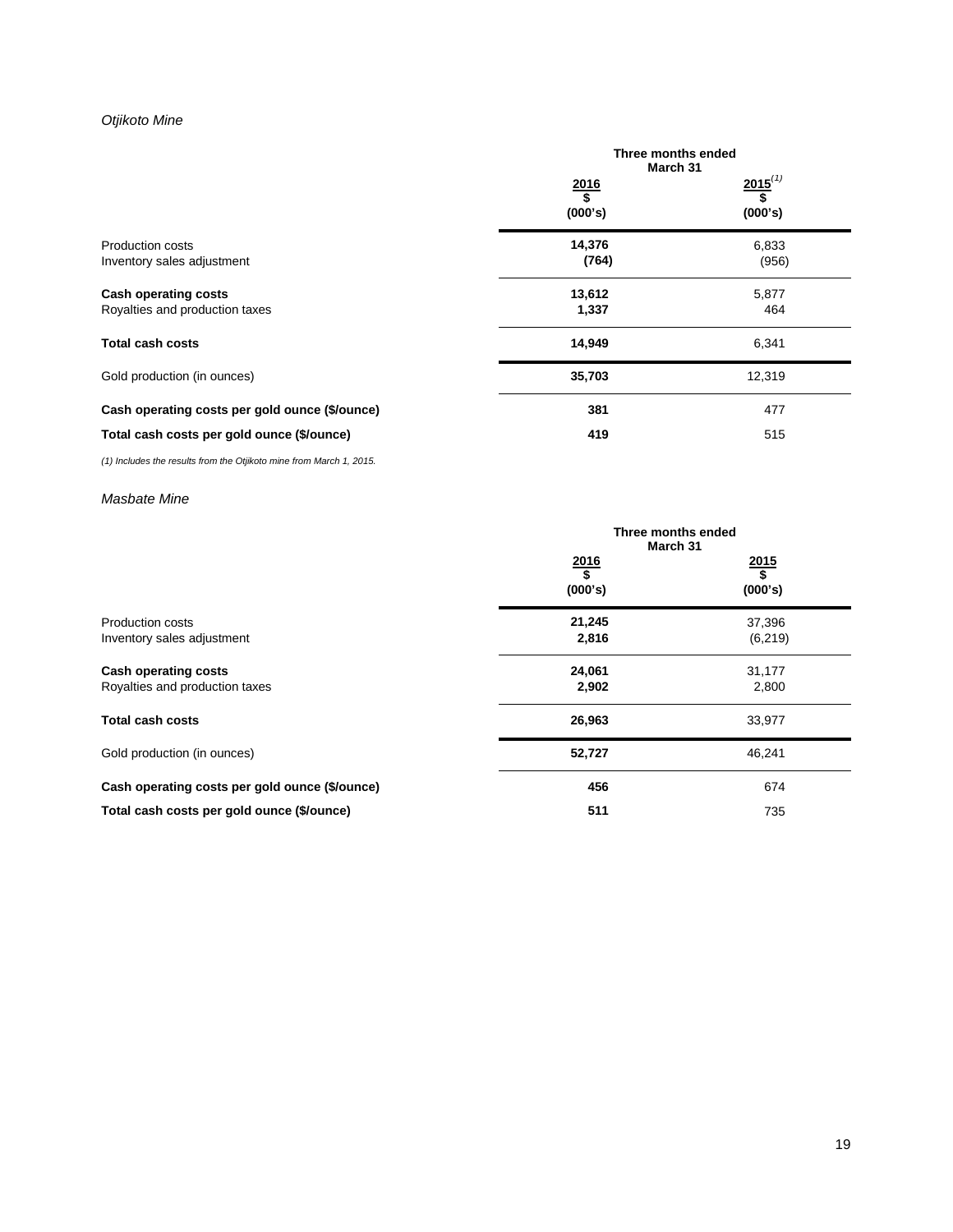# *La Libertad Mine*

|                                                        | Three months ended<br>March 31 |                             |
|--------------------------------------------------------|--------------------------------|-----------------------------|
|                                                        | $\frac{2016}{\$}$<br>(000's)   | $\frac{2015}{$}$<br>(000's) |
| <b>Production costs</b><br>Inventory sales adjustment  | 17,139<br>1,056                | 23,341<br>(2,041)           |
| Cash operating costs<br>Royalties and production taxes | 18,195<br>745                  | 21,300<br>676               |
| <b>Total cash costs</b>                                | 18,940                         | 21,976                      |
| Gold production (in ounces)                            | 29,198                         | 25,326                      |
| Cash operating costs per gold ounce (\$/ounce)         | 623                            | 841                         |
| Total cash costs per gold ounce (\$/ounce)             | 649                            | 868                         |

*El Limon Mine*

|                                                               | Three months ended<br>March 31 |                              |
|---------------------------------------------------------------|--------------------------------|------------------------------|
|                                                               | $\frac{2016}{$}$<br>(000's)    | $\frac{2015}{\$}$<br>(000's) |
| Production costs<br>Inventory sales adjustment                | 8,884<br>(969)                 | 10,254<br>(544)              |
| <b>Cash operating costs</b><br>Royalties and production taxes | 7,915<br>872                   | 9,710<br>1,054               |
| <b>Total cash costs</b>                                       | 8,787                          | 10,764                       |
| Gold production (in ounces)                                   | 10,216                         | 13,158                       |
| Cash operating costs per gold ounce (\$/ounce)                | 775                            | 738                          |
| Total cash costs per gold ounce (\$/ounce)                    | 860                            | 818                          |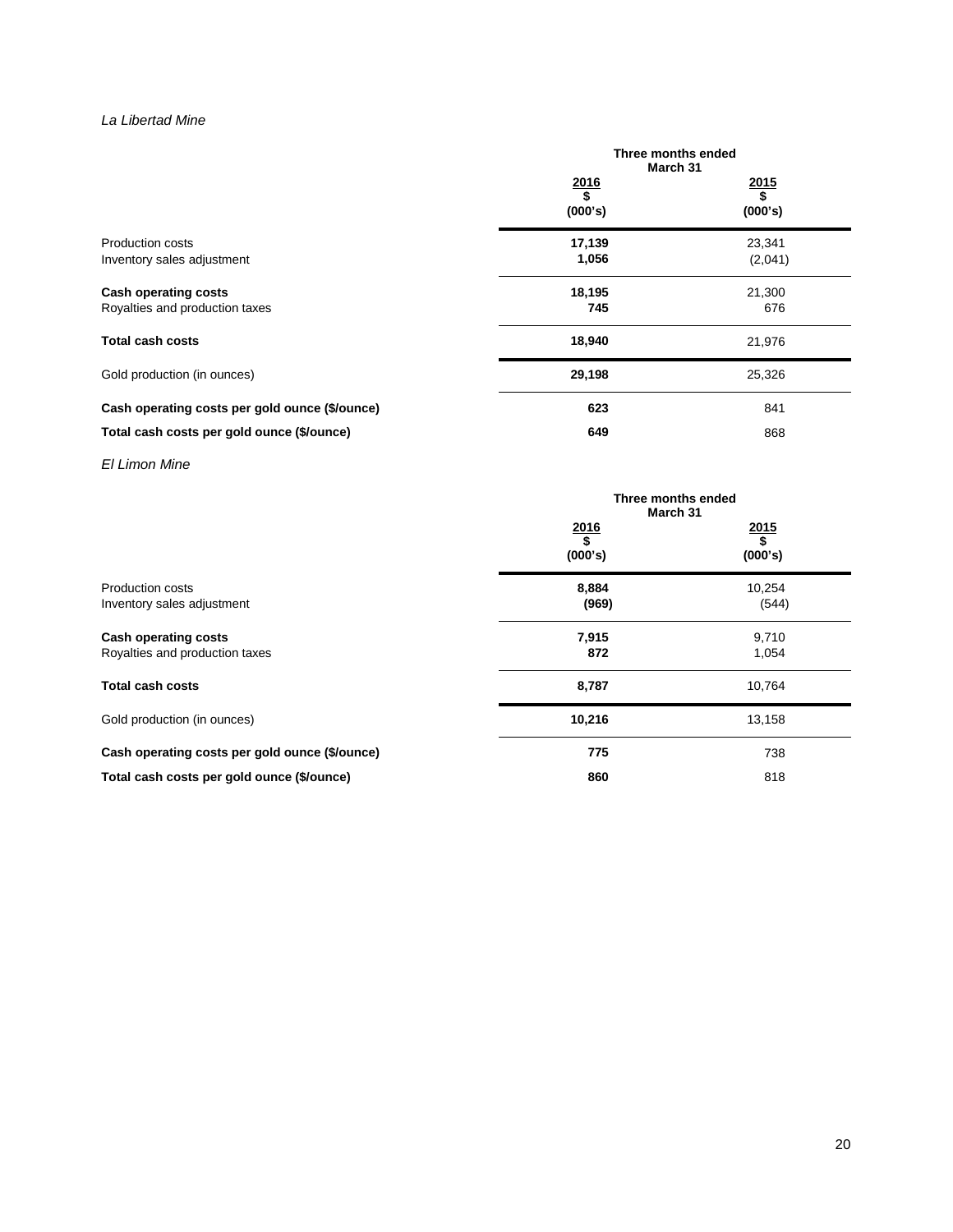### *All-in Sustaining Costs per Gold Ounce*

In June 2013, the World Gold Council, a non-regulatory association of the world's leading gold mining companies established to promote the use of gold to industry, consumers and investors, provided guidance for the calculation of the measure "All-in sustaining costs per gold ounce", which has no standard meaning under IFRS. These standards became effective January 1, 2014. Management believes that the all-in sustaining costs per gold ounce measure provides additional insight into the costs of producing gold by capturing all of the expenditures required for the discovery, development and sustaining of gold production and allows the Company to assess its ability to support capital expenditures to sustain future production from the generation of operating cash flows. Management believes that, in addition to conventional measures prepared in accordance with IFRS, certain investors use this information to evaluate our performance and ability to generate cash flow. Accordingly, it is intended to provide additional information and should not be considered in isolation or as a substitute for measures of performance prepared in accordance with IFRS.

B2Gold defines all-in sustaining costs per ounce as the sum of cash operating costs, royalty and production taxes, capital expenditures and exploration costs that are sustaining in nature, corporate general and administrative costs, share-based payment expenses related to RSUs, community relations expenditures, and reclamation liability accretion, all divided by the total gold ounces produced to arrive at a per ounce figure. Adoption of the standard is voluntary and the cost measures presented may not be comparable to other similarly titled measures of other companies. Other companies may calculate these measures differently.

The table below shows a reconciliation of all-in sustaining costs per ounce to the unaudited condensed interim consolidated financial statements:

### *Consolidated*

|                                                                      | Three months ended<br>March 31 |              |
|----------------------------------------------------------------------|--------------------------------|--------------|
|                                                                      | $\frac{2016}{s}$               | $2015^{(1)}$ |
|                                                                      | (000's)                        | (000's)      |
| Production costs per consolidated financial statements               | 61,644                         | 77,823       |
| Inventory sales adjustment                                           | 2,139                          | (9,759)      |
| <b>Cash operating costs</b>                                          | 63,783                         | 68,064       |
| Royalties and production taxes per consolidated financial statements | 5,856                          | 4,995        |
| Corporate administration                                             | 7,488                          | 9,708        |
| Share-based payments $-$ RSUs <sup>(2)</sup>                         | 2,049                          | 2,159        |
| Community relations                                                  | 887                            | 849          |
| Reclamation liability accretion <sup>(3)</sup>                       | 319                            | 350          |
| Realized losses on fuel derivative contracts                         | 1,968                          | 554          |
| Sustaining capital expenditures $(4)$                                | 27,449                         | 15,322       |
| Sustaining exploration                                               | 1,991                          | 3,901        |
| Total all-in sustaining costs                                        | 111,790                        | 105,902      |
| Gold production (in ounces)                                          | 127,844                        | 97,044       |
| All-in sustaining costs per ounce of gold production<br>(\$/ounce)   | 874                            | 1,091        |

*(1) Includes the results from the Otjikoto mine from March 1, 2015.*

*(2) Included as a component of Share-based payments on the statement of operations.* 

*(3) Excludes reclamation accretion relating to Kiaka and Fekola.*

*(4) Refer to Sustaining Capital Expenditures reconciliation below.*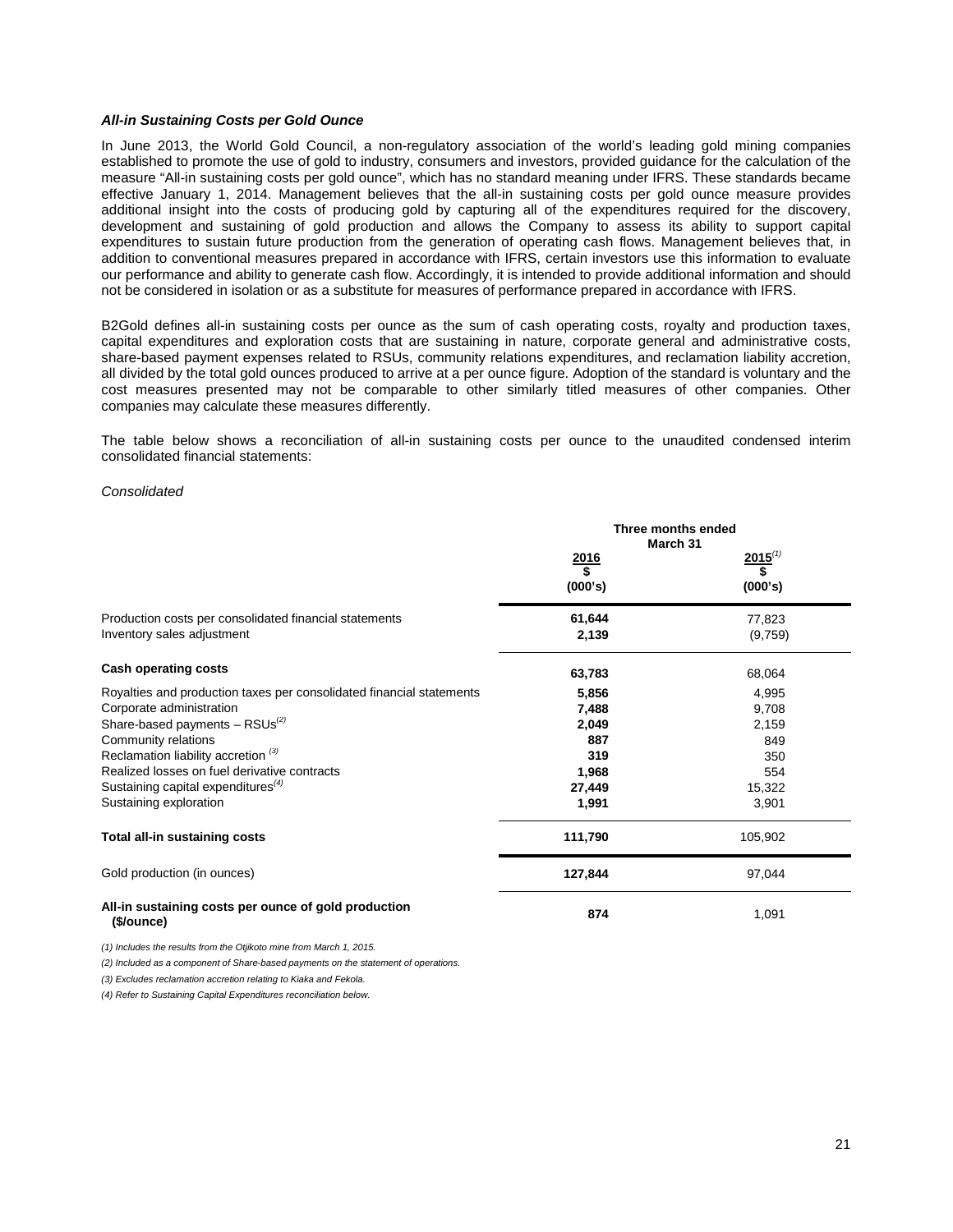The table below shows a reconciliation of the consolidated sustaining capital expenditures and exploration to the amount recorded in the unaudited condensed interim consolidated financial statements:

|                                                                                         |                             | Three months ended<br>March 31 |  |
|-----------------------------------------------------------------------------------------|-----------------------------|--------------------------------|--|
|                                                                                         | $\frac{2016}{$}$<br>(000's) | 2015<br>\$<br>(000's)          |  |
| Consolidated operating mine expenditures                                                | 37,382                      | 29,188                         |  |
| Otjikoto mine construction, expansion and pre-production costs net of<br>sales proceeds |                             | (13, 526)                      |  |
| Jabali underground development                                                          | (112)                       | (340)                          |  |
| Masbate plant expansion                                                                 | (4, 418)                    |                                |  |
| Otjikoto prestripping                                                                   | (5,403)                     |                                |  |
| <b>Consolidated Sustaining Capital Expenditures</b>                                     | 27,449                      | 15,322                         |  |

# *Otjikoto Mine*

|                                                                    | Three months ended<br>March 31 |                    |
|--------------------------------------------------------------------|--------------------------------|--------------------|
|                                                                    | $\frac{2016}{$}$               | $2015^{(1)}$<br>\$ |
|                                                                    | (000's)                        | (000's)            |
| <b>Production costs</b>                                            | 14,376                         | 6,833              |
| Inventory sales adjustment                                         | (764)                          | (956)              |
| <b>Cash operating costs</b>                                        | 13,612                         | 5,877              |
| Royalties and production taxes                                     | 1,337                          | 464                |
| Corporate administration                                           | 867                            | 389                |
| Share-based payments $-$ RSUs <sup>(2)</sup>                       | 56                             | 75                 |
| Community relations                                                | 37                             | 16                 |
| Reclamation liability accretion                                    | 66                             | 126                |
| Realized losses on fuel derivative contracts                       | 246                            |                    |
| Sustaining capital expenditures <sup>(3)</sup>                     | 13,305                         |                    |
| Sustaining exploration                                             | 291                            | 802                |
| Total all-in sustaining costs                                      | 29,817                         | 7,749              |
| Gold production (in ounces)                                        | 35,703                         | 12,319             |
| All-in sustaining costs per ounce of gold production<br>(\$/ounce) | 835                            | 629                |

*(1) Includes the results from the Otjikoto mine from March 1, 2015.*

*(2) Included as a component of Share-based payments on the statement of operations.* 

*(3) Refer to Sustaining Capital Expenditures reconciliation below.*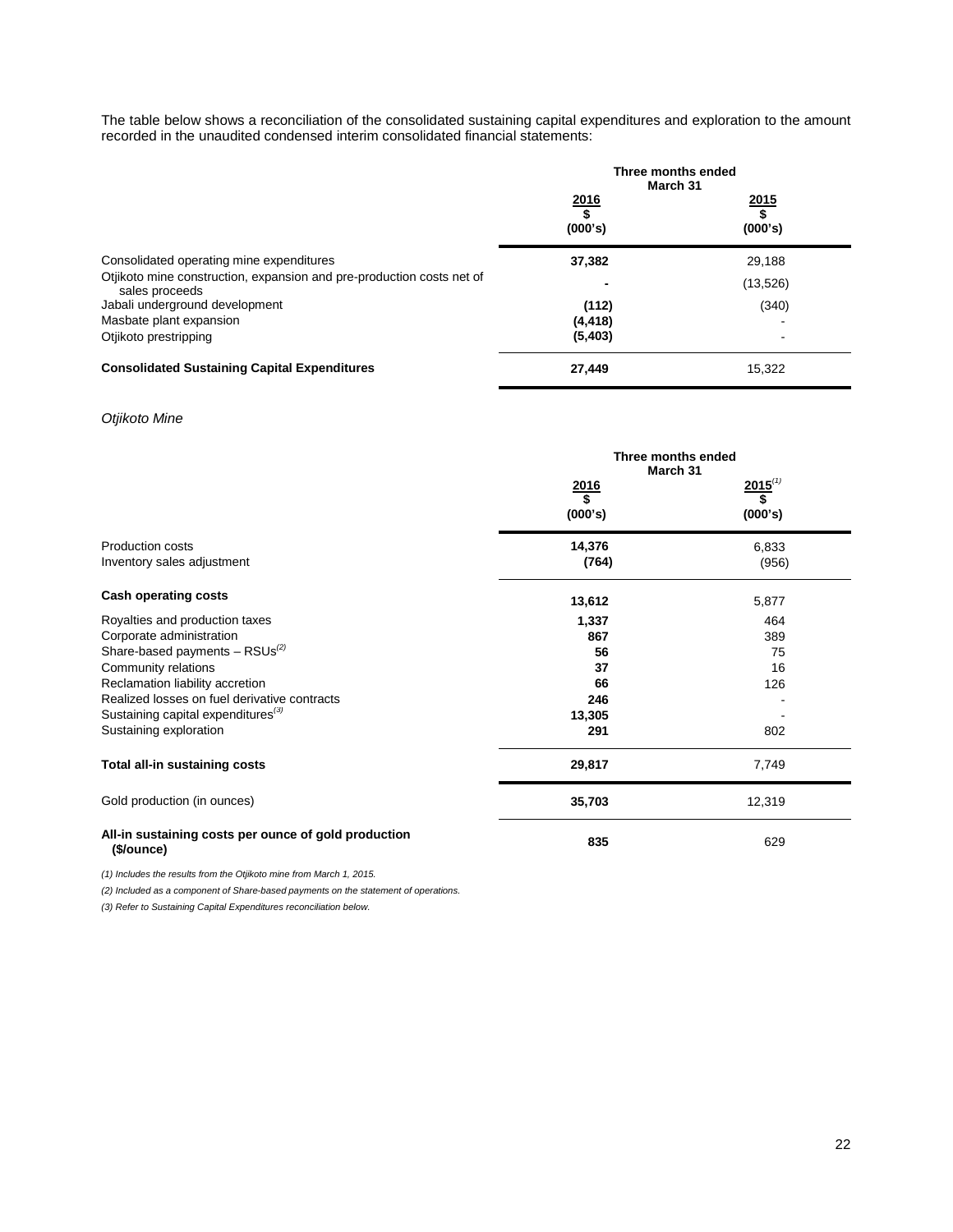The table below shows a reconciliation of the Otjikoto mine sustaining capital expenditures and exploration to the amounts recorded in the unaudited condensed interim consolidated financial statements:

|                                                                                         | Three months ended<br>March 31 |                       |
|-----------------------------------------------------------------------------------------|--------------------------------|-----------------------|
|                                                                                         | 2016<br>\$<br>(000's)          | 2015<br>\$<br>(000's) |
| Operating mine expenditures                                                             | 18,708                         | 13,526                |
| Otjikoto mine construction, expansion and pre-production costs net of<br>sales proceeds |                                | (13, 526)             |
| Push-back 2 prestripping                                                                | (5,403)                        |                       |
| <b>Sustaining Capital Expenditures</b>                                                  | 13,305                         |                       |

# *Masbate Mine*

|                                                                    | Three months ended<br>March 31   |               |
|--------------------------------------------------------------------|----------------------------------|---------------|
|                                                                    | $\frac{2016}{$}$<br><u> 2015</u> |               |
|                                                                    | (000's)                          | \$<br>(000's) |
| Production costs                                                   | 21,245                           | 37,396        |
| Inventory sales adjustment                                         | 2,816                            | (6, 219)      |
| <b>Cash operating costs</b>                                        | 24,061                           | 31,177        |
| Royalties and production taxes                                     | 2,902                            | 2,800         |
| Corporate administration                                           | 685                              | 657           |
| Share-based payments $-$ RSUs <sup>(1)</sup>                       |                                  | 19            |
| Reclamation liability accretion                                    | 131                              | 108           |
| Realized losses on fuel derivative contracts                       | 1,280                            | 468           |
| Sustaining capital expenditures <sup>(2)</sup>                     | 4,096                            | 4,126         |
| Sustaining exploration                                             | 466                              | 1,203         |
| Total all-in sustaining costs                                      | 33,621                           | 40,558        |
| Gold production (in ounces)                                        | 52,727                           | 46,241        |
| All-in sustaining costs per ounce of gold production<br>(\$/ounce) | 638                              | 877           |

*(1) Included as a component of Share-based payments on the statement of operations.*

*(2) Refer to Sustaining Capital Expenditures reconciliation below.*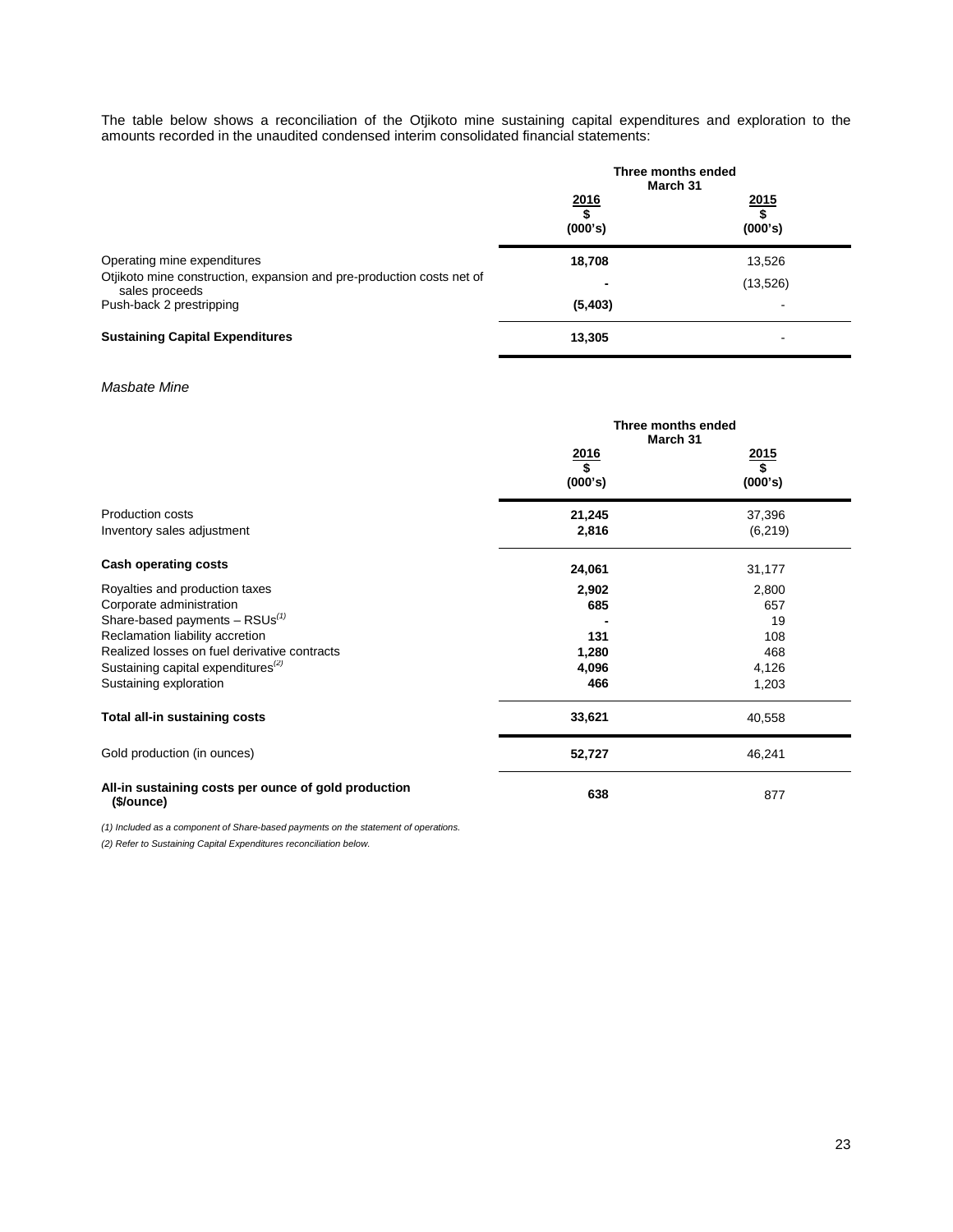The table below shows a reconciliation of the Masbate mine sustaining capital expenditures and exploration to the amounts recorded in the unaudited condensed interim consolidated financial statements:

|                                                        | Three months ended<br>March 31 |                       |
|--------------------------------------------------------|--------------------------------|-----------------------|
|                                                        | 2016<br>\$<br>(000's)          | 2015<br>\$<br>(000's) |
| Operating mine expenditures<br>Masbate plant expansion | 8,514<br>(4, 418)              | 4,126<br>-            |
| <b>Sustaining Capital Expenditures</b>                 | 4,096                          | 4,126                 |

# *La Libertad Mine*

|                                                                    | Three months ended<br>March 31 |         |
|--------------------------------------------------------------------|--------------------------------|---------|
|                                                                    | <u>2016</u>                    | 2015    |
|                                                                    | \$<br>(000's)                  | (000's) |
| <b>Production costs</b>                                            | 17,139                         | 23,341  |
| Inventory sales adjustment                                         | 1,056                          | (2,041) |
| <b>Cash operating costs</b>                                        | 18,195                         | 21,300  |
| Royalties and production taxes                                     | 745                            | 676     |
| Corporate administration                                           | 1,019                          | 1,220   |
| Share-based payments $-$ RSUs <sup>(1)</sup>                       |                                | 11      |
| Community relations                                                | 606                            | 544     |
| Reclamation liability accretion                                    | 54                             | 46      |
| Realized losses on fuel derivative contracts                       | 442                            | 86      |
| Sustaining capital expenditures <sup>(2)</sup>                     | 8,668                          | 5,799   |
| Sustaining exploration                                             | 726                            | 1,049   |
| Total all-in sustaining costs                                      | 30,455                         | 30,731  |
| Gold production (in ounces)                                        | 29,198                         | 25,326  |
| All-in sustaining costs per ounce of gold production<br>(\$/ounce) | 1,043                          | 1,213   |

*(1) Included as a component of Share-based payments on the statement of operations.*

*(2) Refer to Sustaining Capital Expenditures reconciliation below.* 

The table below shows a reconciliation of the La Libertad mine sustaining capital expenditures and exploration to the amounts recorded in the unaudited condensed interim consolidated financial statements:

|                                                               | Three months ended<br>March 31 |                              |
|---------------------------------------------------------------|--------------------------------|------------------------------|
|                                                               | $\frac{2016}{$}$<br>(000's)    | $\frac{2015}{\$}$<br>(000's) |
| Operating mine expenditures<br>Jabali underground development | 8,780<br>(112)                 | 6,139<br>(340)               |
| <b>Sustaining Capital Expenditures</b>                        | 8,668                          | 5,799                        |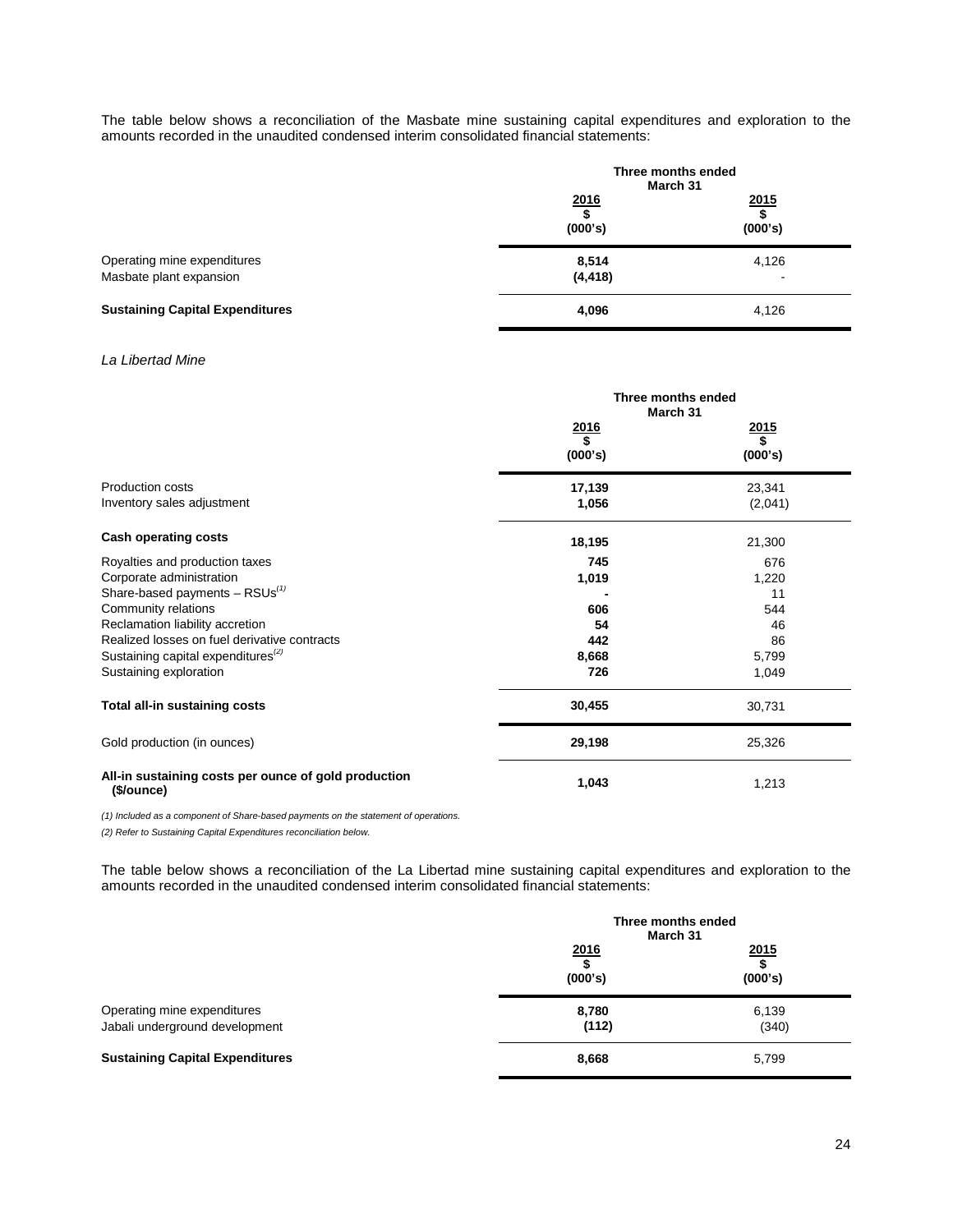## *El Limon Mine*

|                                                                    | Three months ended<br>March 31 |                   |
|--------------------------------------------------------------------|--------------------------------|-------------------|
|                                                                    | $\frac{2016}{$}$               | $\frac{2015}{\$}$ |
|                                                                    | (000's)                        | (000's)           |
| Production costs                                                   | 8,884                          | 10,254            |
| Inventory sales adjustment                                         | (969)                          | (544)             |
| <b>Cash operating costs</b>                                        | 7,915                          | 9,710             |
| Royalties and production taxes                                     | 872                            | 1,054             |
| Corporate administration                                           | 524                            | 468               |
| Share-based payments $-$ RSUs <sup>(1)</sup>                       |                                | 6                 |
| Community relations                                                | 243                            | 286               |
| Reclamation liability accretion                                    | 68                             | 70                |
| Sustaining capital expenditures <sup>(2)</sup>                     | 1,380                          | 5,397             |
| Sustaining exploration                                             | 508                            | 847               |
| Total all-in sustaining costs                                      | 11,510                         | 17,838            |
| Gold production (in ounces)                                        | 10,216                         | 13,158            |
| All-in sustaining costs per ounce of gold production<br>(\$/ounce) | 1,127                          | 1,356             |

*(1) Included as a component of Share-based payments on the statement of operations.*

All capital and exploration expenditures at El Limon mine are considered to be sustaining expenditures.

#### *Adjusted net income*

Adjusted net income is a non-IFRS measure that does not have a standardized meaning prescribed by IFRS and therefore may not be comparable to similar measures presented by other issuers.

Adjusted net income excludes certain non-cash items from net income or net loss to provide a measure which allows the Company and investors to evaluate the results of the underlying core operations of the Company and its ability to generate cash flows.

Management believes that the presentation of adjusted net income is appropriate to provide additional information to investors regarding items that we do not expect to continue at the same level in the future or that management does not believe to be a reflection of the Company's ongoing operating performance. Management further believes that its presentation of this non-IFRS financial measure provides information that is useful to investors because it is an important indicator of the strength of our operations and the performance of our core business.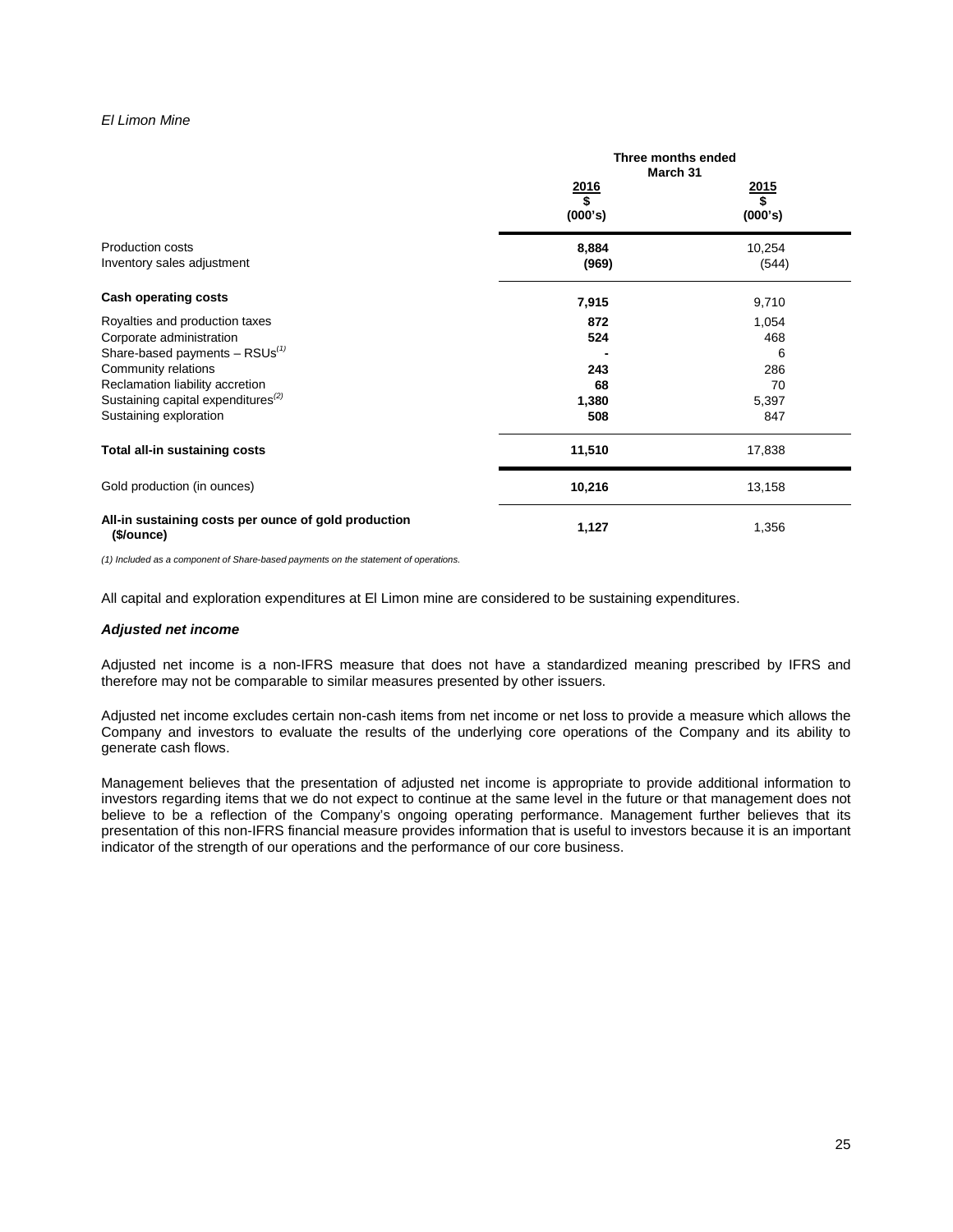A reconciliation of consolidated net income to adjusted consolidated net income is set out in the table below:

|                                                                                                                                                                                                                                               |                |               |                | Three months ended<br>March 31      |              |                                                      |                |           |
|-----------------------------------------------------------------------------------------------------------------------------------------------------------------------------------------------------------------------------------------------|----------------|---------------|----------------|-------------------------------------|--------------|------------------------------------------------------|----------------|-----------|
|                                                                                                                                                                                                                                               |                |               |                | 2016<br>(000's)                     |              | <u> 2015</u><br>\$<br>(000's)                        |                |           |
| Consolidated net income (loss) for the period<br>Adjustments:                                                                                                                                                                                 |                |               |                | 6,651                               |              | 6,341                                                |                |           |
| Gain on sale of Bellavista property<br>(Gain) loss on fair value of convertible notes<br>Share-based payments<br>Write-down of long-term investments<br>Unrealized losses on derivative instruments<br>Deferred income tax expense/(recovery) |                |               |                | 5,959<br>5,385<br>9,450<br>(8, 573) |              | (2, 192)<br>(1,693)<br>5,488<br>1,338<br>93<br>1,533 |                |           |
| Adjusted consolidated net income                                                                                                                                                                                                              |                |               |                | 18,872                              |              |                                                      | 10,908         |           |
| Basic weighted average number of common shares outstanding (in<br>thousands)                                                                                                                                                                  |                |               |                | 927,139                             |              | 917,660                                              |                |           |
| Adjusted consolidated net earnings per share – basic (\$/share)                                                                                                                                                                               |                |               |                | 0.02                                |              | 0.01                                                 |                |           |
| SUMMARY OF UNAUDITED CONSOLIDATED QUARTERLY RESULTS                                                                                                                                                                                           |                |               |                |                                     |              |                                                      |                |           |
|                                                                                                                                                                                                                                               | Q <sub>1</sub> | <u>Q4</u>     | Q <sub>3</sub> | Q2                                  | $Q_1$        | <u>Q4</u>                                            | Q <sub>3</sub> | <u>Q2</u> |
|                                                                                                                                                                                                                                               | <u> 2016</u>   | <u> 2015 </u> | <u> 2015</u>   | <u> 2015</u>                        | $2015^{(3)}$ | 2014                                                 | 2014           | 2014      |
| Gold revenue (\$ in thousands)                                                                                                                                                                                                                | 144,252        | 139,008       | 139,250        | 136,506                             | 138,892      | 122,422                                              | 114,924        | 120,258   |
| Gold sold (ounces)                                                                                                                                                                                                                            | 120,899        | 127,482       | 124,481        | 114,423                             | 114,799      | 102,612                                              | 91,282         | 93,330    |
| Average realized gold price<br>( <i>\$</i> /ounce)                                                                                                                                                                                            | 1,193          | 1,090         | 1,119          | 1,193                               | 1,210        | 1,193                                                | 1,259          | 1,289     |
| Gold produced (ounces)                                                                                                                                                                                                                        | 127,844        | 131,469       | 124,371        | 121,566                             | 97,044       | 111,804                                              | 90,192         | 85,704    |
| Cash operating costs <sup>(1)</sup><br>(\$/ounce gold)                                                                                                                                                                                        | 499            | 527           | 584            | 677                                 | 701          | 646                                                  | 732            | 720       |
| Total cash costs (1) (\$/ounce gold)                                                                                                                                                                                                          | 545            | 580           | 627            | 725                                 | 753          | 686                                                  | 772            | 766       |
| Net income (loss) for the period $(2)$<br>(\$ in thousands)                                                                                                                                                                                   | 6,651          | (115,085)     | (13, 585)      | (22, 784)                           | 6,341        | (356, 750)                                           | (274, 128)     | (11, 529) |
| Earnings (loss) per share $(2)$ -<br>basic $($)$                                                                                                                                                                                              | 0.01           | (0.13)        | (0.02)         | (0.02)                              | 0.01         | (0.39)                                               | (0.39)         | (0.02)    |
| Earnings (loss) per share $(2)$ -<br>diluted(S)                                                                                                                                                                                               | 0.01           | (0.13)        | (0.02)         | (0.02)                              | 0.00         | (0.39)                                               | (0.39)         | (0.02)    |

*(1) A cautionary note regarding non-IFRS measures is included in the section titled "Non-IFRS Measures."* 

*(2) Attributable to the shareholders of the Company.*

Cash flows from operating activities

*(3) Starting March 1, 2015, the table includes results from the Otjikoto mine which reached commercial production February 28, 2015.*

Quarterly gold revenue increased in the first quarter of 2016 due to the increase in the average realized gold price. Quarterly cash flows from operating activities for the first quarter of 2016 include \$120 million in proceeds from the Company's Prepaid Sales transactions.

Gash hows non-operating activities 171,553 48,513 33,911 34,315 58,663 41,090 33,723 24,013

Quarterly gold revenue increased significantly from 2014 levels in all four quarters of 2015 due to the start of commercial production at the Company's new Otjikoto mine which contributed to higher ounces sold. The Otjikoto mine reached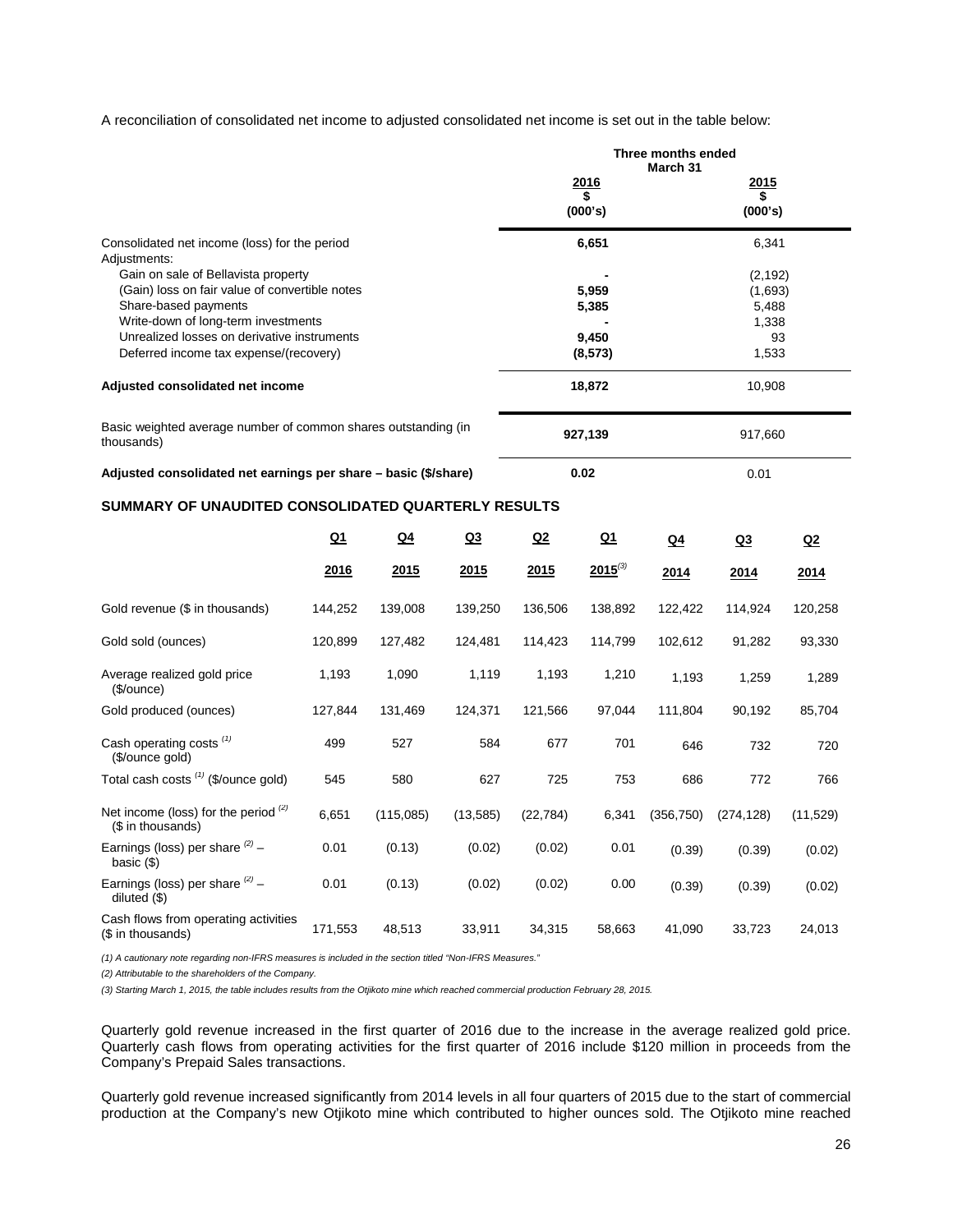commercial production on February 28, 2015. The net loss in the fourth quarter of 2015 reflects the \$108.0 million impairment charge relating to the Company's El Limon and La Libertad mines and investment in Gramalote joint venture.

The net loss recorded in the first quarter of 2014 primarily resulted from the loss on fair value of convertible notes of \$38.3 million recorded during the quarter, while the net loss in the second quarter of 2014 primarily related to the loss on fair value of convertible notes of \$4.4 million and a write-down of long-term investments of \$2.7 million. The net loss in the third and fourth quarters of 2014 reflect the \$298.4 million impairment charge relating to the Company's goodwill and investment in Gramalote joint venture and a \$436.0 million impairment charge, net of deferred income tax recoveries of \$130.8 million, relating to the Masbate mine's long-lived assets, respectively.

# **OUTLOOK**

For 2016, consolidated gold production at B2Gold is expected to increase to between 510,000 to 550,000 ounces, compared to 493,265 ounces produced in 2015. The expected higher production relates mainly to increased throughput at the Otjikoto mine, following the completion of its mill expansion project in September 2015. Gold production in 2016 is anticipated to be slightly weighted towards the second-half of the year. Consolidated cash operating costs per gold ounce are projected to further decrease in 2016 and be in the range of \$560 to \$595 (2015 guidance range was \$630 to \$660 per ounce). The favourable reduction (approximately 10%) reflects the positive impact of greater production from the low-cost Otjikoto mine, including the benefit of an anticipated weaker Namibian dollar, lower projected fuel and energy costs across all operations, and continued efforts to enhance productivity and cost efficiencies. The Company's consolidated all-in sustaining costs per gold ounce are also expected to be significantly lower, between \$895 and \$925 (2015 guidance range was \$950 to \$1,025). Due to the anticipated timing of budgeted capital expenditures, all-in sustaining costs per gold ounce are expected to be higher in the first half of 2016 than in the second-half.

In March 2016, the Company put in place additional funding measures which it expects will provide sufficient liquidity and resources to ensure that, based on current assumptions, construction of the Fekola Project is fully funded through to completion (forecast to be late 2017).

The Prepaid Sales transactions entered into are a flexible way of generating additional funding today from the Company's existing operations. Execution of the Prepaid Sales transactions with the Company's revolving credit facility bank syndicate further reinforces the support the Company has received from and the working relationship the Company has developed with its core lending group.

In addition, signing of a new \$80.9 million equipment financing facility with Caterpillar underscores the continued support of another of the Company's long term business partners and secures the funding of the Fekola project mining fleet and other equipment.

The Company's 2016 budget reflects cost control initiatives, the scale-back of non-core development activity and reductions in capital expenditures, exploration and G&A costs. In addition to these cost control initiatives, the company is also focused on maintaining strategic expenditures on core projects such as the Masbate mine process plant upgrade. These cost control measures and core project investments should continue to contribute to the Company's overall operating cost improvements and operational efficiencies. The core activities of the Company remain its current mining operations and the construction of its Fekola Project. In addition, the Company expects to continue exploration programs focused primarily on brownfields exploration at the Company's existing projects.

The Company's ability to secure funding for the construction of the Fekola Project on attractive terms without a dilutive equity financing, combined with a strong growth in the Company's production profile, clearly demonstrates that, in the Company's view, its construction and growth strategy is effective and successful. It is this strategy that continues to strengthen the Company via accretive acquisitions, exploration success and the demonstrated ability to reduce operating costs. The Company's Otjikoto mine was a key contributor towards the Company's overall production growth profile in 2015, and is projected to be the Company's lowest cost producing mine in 2016. Adding what we expect to be another low-cost producing mine to the Company's production profile, the Fekola Project, which is currently in construction and scheduled to commence production in late 2017, is expected to enable the Company to further increase its production base and reduce its consolidated cash operating costs per gold ounce and all-in sustaining costs per gold ounce.

Based on current assumptions, the Company is projecting gold production in 2016 of between 510,000 to 550,000 ounces, increasing to between 800,000 to 850,000 ounces in 2018.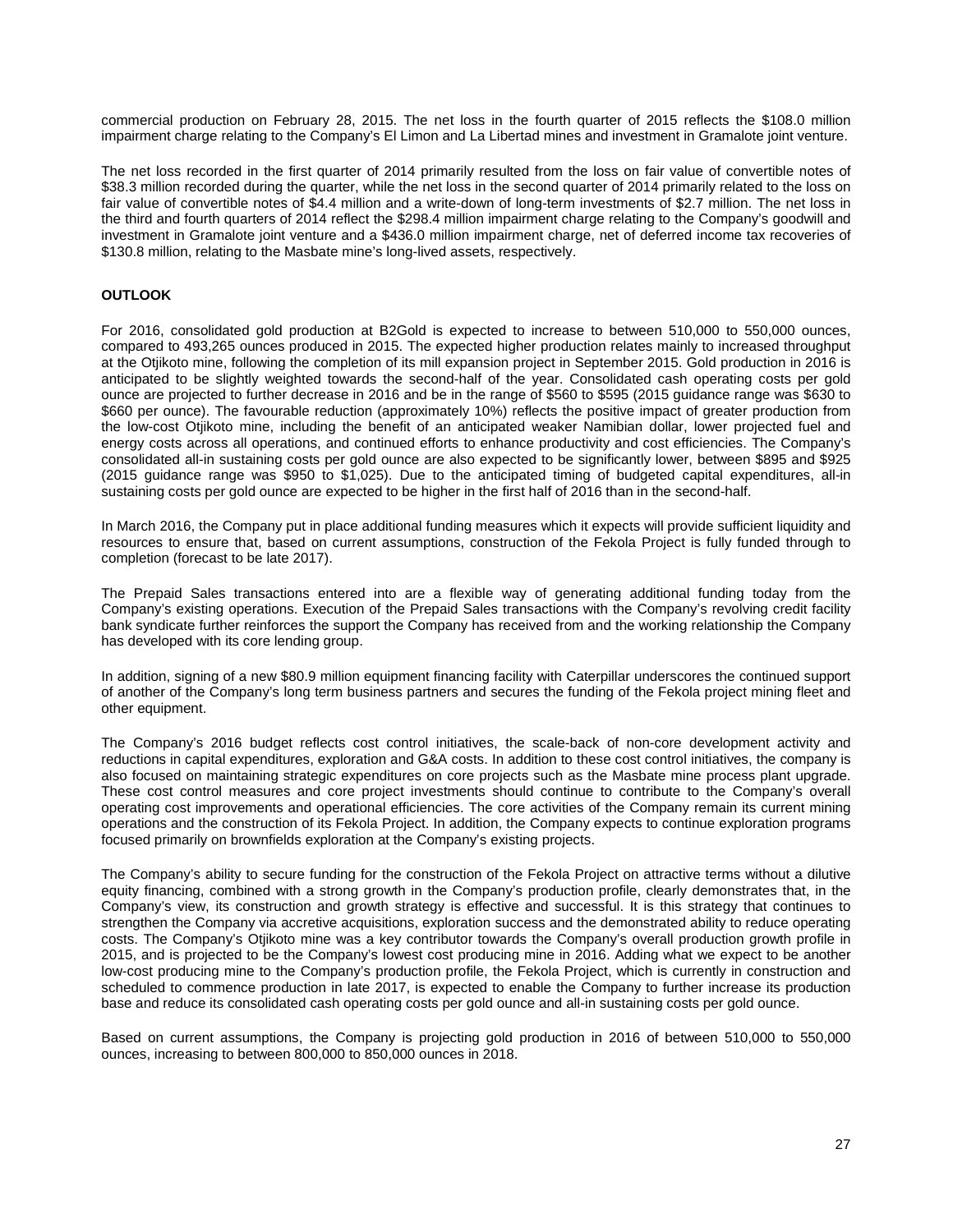## **OUTSTANDING SHARE DATA**

At May 11, 2016, 929,303,680 common shares were outstanding. In addition, there were approximately 68.3 million stock options outstanding with exercise prices ranging between Cdn.\$0.84 to Cdn.\$12.67 per share and 2.0 million RSUs.

## **CAUTION ON FORWARD-LOOKING INFORMATION**

This Management's Discussion and Analysis includes certain "forward-looking information" and "forward-looking statements" (collectively "forward-looking statements") within the meaning of applicable Canadian and United States securities legislation, including projections of future financial and operational performance; statements with respect to future events or future performance, production estimates, including the Company's projected gold production between 800,00 to 850,00 ounces in 2018, anticipated operating and production costs and revenue, estimates of capital expenditures; and statements regarding anticipated exploration, development, construction, production, permitting and other activities of the Company, including finalizing the negotiation of the Mining Convention and Shareholder Agreement for the Exploitation Company with the Government of Mali and the ownership of the Exploitation Company, the Government of Mali's potential exercise of an option to acquire an additional 10% of the Exploitation Company, the potential development and potential production from the Fekola Project in late 2017; the Fekola Project being fully funded; completion of a mining study for the Otjikoto Mine incorporating the Wolfshag zone, as well as a new geological model for the Otjikoto Pit; updating the Kiaka Project feasibility study; the projections included in existing technical reports, economic assessments and feasibility studies, including the Feasibility Study for the Fekola Project; the potential for expansion of production capacity, including the expansion of gold production at the Otjikoto Mine and development of and production from the adjacent Wolfshag zone in late 2016; the planned upgrade of the Masbate plant by the end of the third quarter in 2016; the completion of permitting and resettlement activities in respect of the Jabali Antenna Pit; production from the Jabali Antenna Pit in late 2016; projected capital investments and exploration; the extension of the Company's income tax holiday for the Masbate Mine; the delivery of ounces under the Prepaid Sales arrangements; the adequacy of capital and financing needs and the satisfaction of conditions precedent, including the completion and terms of definitive documentation and completion of funding under the Equipment Facility with Caterpillar. Estimates of mineral resources and reserves are also forward looking statements because they constitute projections, based on certain estimates and assumptions, regarding the amount of minerals that may be encountered in the future and/or the anticipated economics of production, should a production decision be made. All statements in this Management's Discussion and Analysis that address events or developments that we expect to occur in the future are forward-looking statements. Forward-looking statements are statements that are not historical facts and are generally, although not always, identified by words such as "expect", "plan", "anticipate", "project", "target", "potential", "schedule", "forecast", "budget", "estimate", "intend" or "believe" and similar expressions or their negative connotations, or that events or conditions "will", "would", "may", "could", "should" or "might" occur. All such forward-looking statements are based on the opinions and estimates of management as of the date such statements are made. Forward-looking statements necessarily involve assumptions, risks and uncertainties, certain of which are beyond B2Gold's control, including risks associated with the volatility of metal prices; risks and dangers inherent in exploration, development and mining activities; uncertainty of reserve and resource estimates; risks related to hedging activities; the ability to obtain and maintain any necessary permits, consents or authorizations required for mining activities; risks related to environmental regulations or hazards and compliance with complex regulations associated with mining activities; the ability to replace mineral reserves and identify acquisition opportunities; unknown liabilities of companies acquired by B2Gold; fluctuations in exchange rates; availability of financing and financing risks; risks related to operations in foreign countries and compliance with foreign laws, risks related to remote operations and the availability adequate infrastructure, fluctuations in price and availability of energy and other inputs necessary for mining operations; shortages or cost increases in necessary equipment, supplies and labour; regulatory, political and country risks; risks related to reliance upon contractors, third parties and joint venture partners; challenges to title or surface rights; dependence on key personnel; the risk of an uninsurable or uninsured loss; litigation risk; changes in tax laws; community support for our operations including risks related to strikes and the halting of such operations from time to time; risks related to failures of information systems or information security threats; as well as other factors identified and as described in more detail under the heading "Risk Factors" in B2Gold's most recent Annual Information Form and B2Gold's other filings with Canadian securities regulators and the U.S. Securities and Exchange Commission (the "SEC"), which may be viewed at [www.sedar.com](http://www.sedar.com/) and [www.sec.gov,](http://www.sec.gov/) respectively. The list is not exhaustive of the factors that may affect the Company's forward-looking statements. There can be no assurance that such statements will prove to be accurate, and actual results, performance or achievements could differ materially from those expressed in, or implied by, these forwardlooking statements. Accordingly, no assurance can be given that any events anticipated by the forward-looking statements will transpire or occur, or if any of them do, what benefits or liabilities B2Gold will derive therefrom. The Company's forward looking statements reflect current expectations regarding future events and operating performance and speak only as of the date hereof and the Company does not assume any obligation to update forward-looking statements if circumstances or management's beliefs, expectations or opinions should change other than as required by applicable law. For the reasons set forth above, undue reliance should not be placed on forward-looking statements.